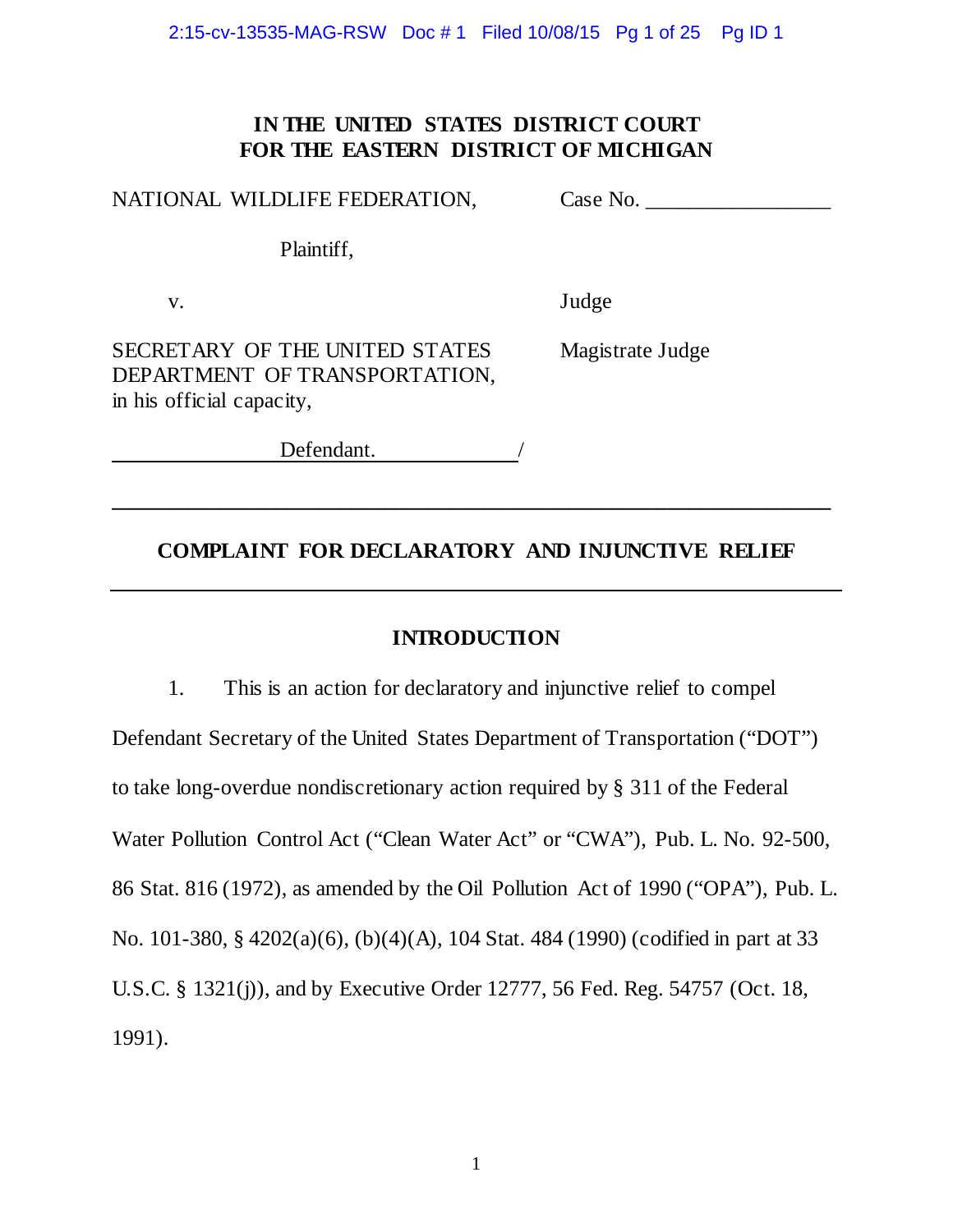### 2:15-cv-13535-MAG-RSW Doc # 1 Filed 10/08/15 Pg 2 of 25 Pg ID 2

2. The OPA prohibits handling, storing, or transporting oil until owners or operators of certain facilities prepare, submit to the President, and comply with a spill response plan reviewed and approved by the President. The OPA requires a spill response plan to ensure that an owner or operator has ensured the availability of resources necessary to remove, to the maximum extent practicable, a worst case discharge, and to mitigate or prevent a substantial threat of such a discharge, of oil or a hazardous substance. "Remove" means "containment and removal of the oil or hazardous substances from the water and shorelines or the taking of such other actions as may be necessary to prevent, minimize, or mitigate damage to the public health or welfare, including, but not limited to, fish, shellfish, wildlife, and public and private property, shorelines, and beaches." CWA § 311(a)(8), 33 U.S.C. § 1321(a)(8).

3. The OPA imposed on the President a nondiscretionary duty to issue regulations implementing the OPA's spill response plan requirement no later than August 18, 1992. The OPA also imposed on the President a nondiscretionary duty to review and approve spill response plans, if they meet the OPA's requirements, no later than August 18, 1993, subject to a discretionary, one-time 2-year extension until August 18, 1995. Congress thus provided that no facility subject to the OPA's spill response plan requirement may handle, store, or transport oil after August 18,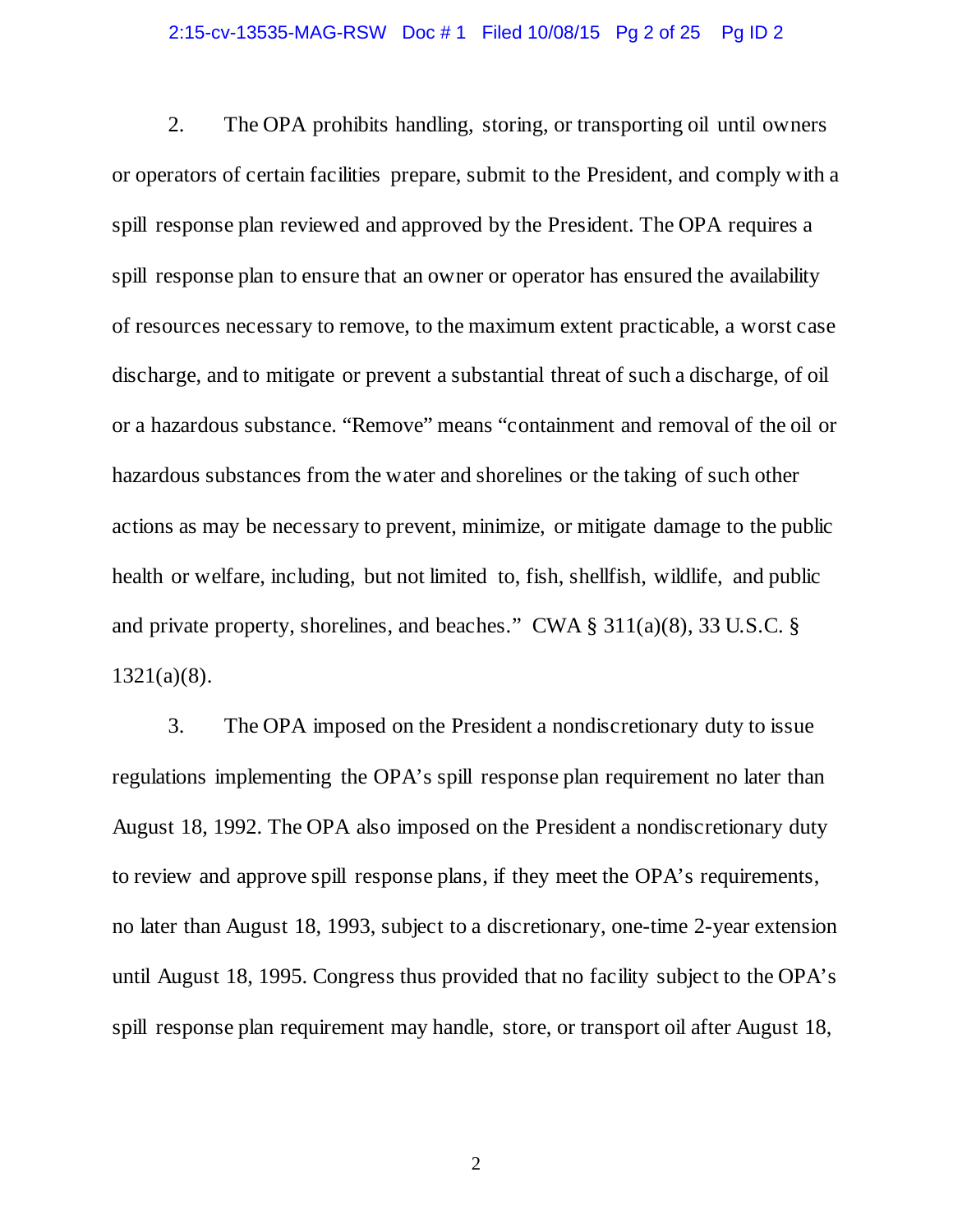### 2:15-cv-13535-MAG-RSW Doc # 1 Filed 10/08/15 Pg 3 of 25 Pg ID 3

1993, or possibly August 18, 1995, at the latest, without a Presidentially-approved spill response plan.

4. On February 3, 1994, pursuant to Executive Order 12777, DOT was authorized to assume and did assume the responsibility (a) to issue the regulations implementing the OPA's spill response plan requirement and (b) to review and approve spill response plans of transportation-related facilities, including pipelines, landward of the coast line located in, on, or under any navigable waters of the United States ("transportation-related inland offshore facilities"), if the plans meet the OPA's requirements. However, DOT has not issued the regulations implementing the OPA's spill response plan requirement for transportation-related inland offshore facilities or reviewed any such spill response plans to determine if they meet the OPA's requirements. As a result, DOT has not approved any spill response plans for transportation-related inland offshore facilities that may have been prepared by owners or operators of such facilities.

5. DOT's 20-year plus continuing failure to carry out its nondiscretionary duties described above has left the nation's public health, fish and wildlife, public and private property, shorelines, and beaches vulnerable to worst case discharges of oil or hazardous substances. This exposure is contrary to Congress's declared policy that there be no discharges of oil or hazardous substances into or upon the navigable waters of the United States or adjoining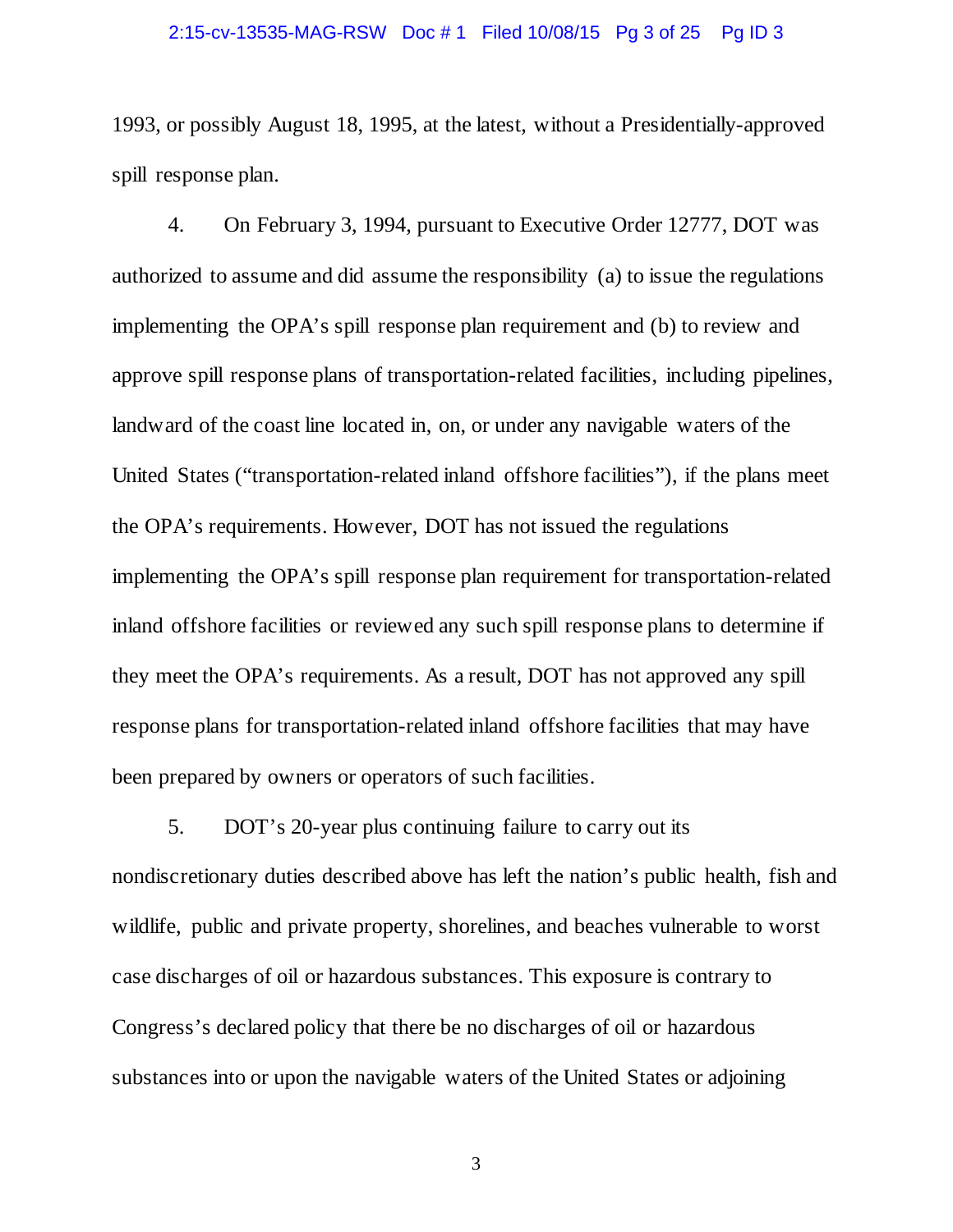## 2:15-cv-13535-MAG-RSW Doc # 1 Filed 10/08/15 Pg 4 of 25 Pg ID 4

shorelines. DOT's failure to carry out its nondiscretionary duties described above by the deadlines set in the OPA constitutes agency action unlawfully withheld or unreasonably delayed.

6. Plaintiff National Wildlife Federation ("NWF") seeks the following relief from this Court:

a. a declaratory judgment that DOT has a nondiscretionary duty to issue regulations implementing the OPA's requirement that owners and operators of transportation-related inland offshore facilities prepare, submit to DOT, and comply with a spill response plan, reviewed and approved by DOT, that ensures the availability of resources necessary to remove, to the maximum extent practicable, a worst case discharge, and to mitigate or prevent a substantial threat of such a discharge, of oil or a hazardous substance;

b. a declaratory judgment that DOT has a nondiscretionary duty to review spill response plans prepared and submitted by transportation-related inland offshore facilities and approve them, if the plans meet the OPA's requirements;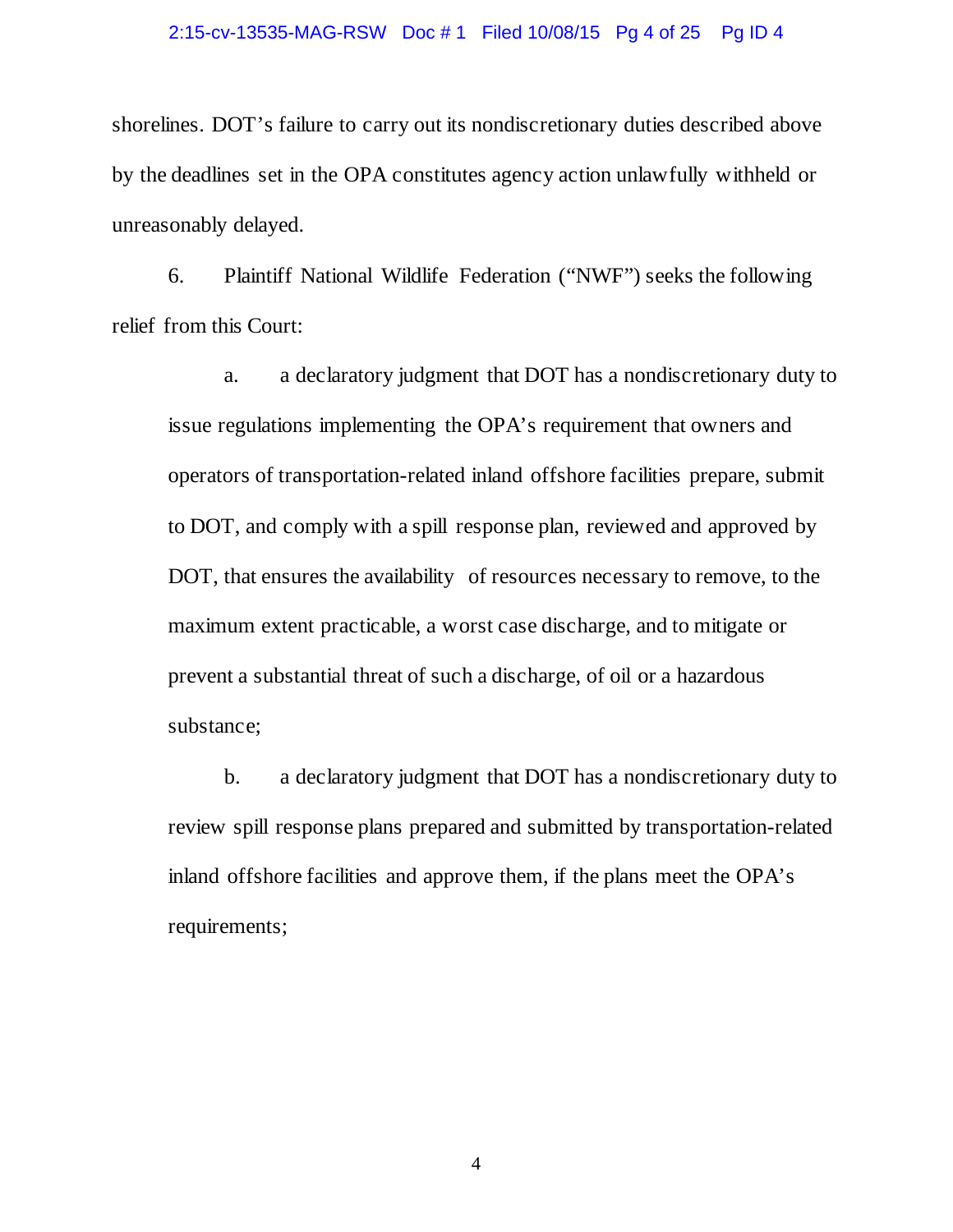c. a declaratory judgment that DOT has failed to issue the regulations described above, and has failed to review or approve spill response plans prepared and submitted by transportation-related inland offshore facilities;

d. a declaratory judgment that DOT's continuing failure to issue the regulations described above, and review and approve spill response plans prepared and submitted by transportation-related inland offshore facilities, if they meet the OPA's requirements, constitutes a violation of DOT's nondiscretionary duties;

e. a declaratory judgment that DOT's violation of its nondiscretionary duties described above constitutes agency action unlawfully withheld or unreasonably delayed;

f. an injunction compelling DOT to carry out its nondiscretionary duties described above;

g. an order setting a schedule for submission, review, and approval of oil spill response plans for transportation-related inland offshore facilities;

h. an order retaining jurisdiction to ensure that DOT issues the regulations described above and complies with the schedule ordered by this Court;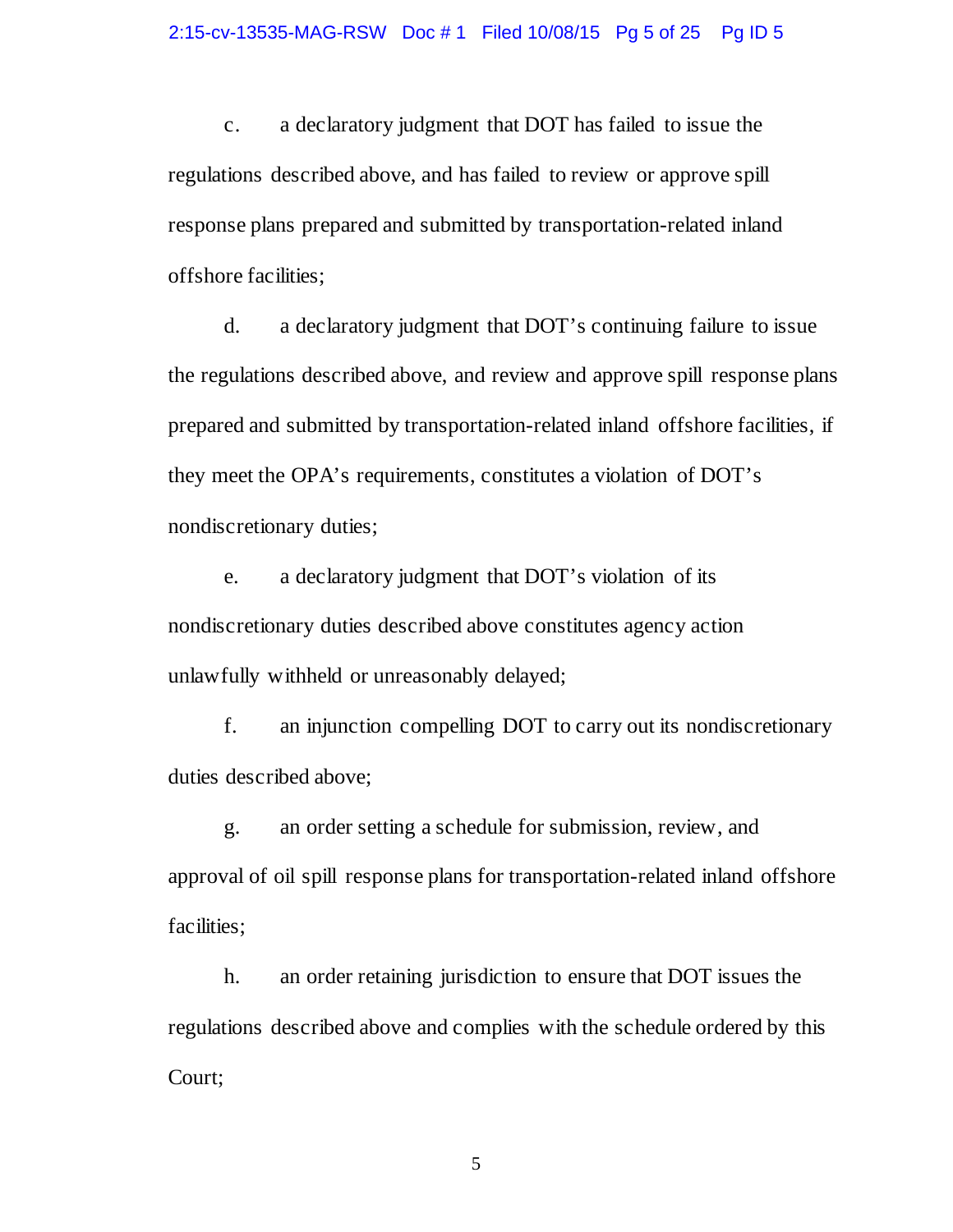i. an order granting NWF costs of litigation (including reasonable attorney and expert witness fees) incurred in prosecuting this action, pursuant to the Equal Access to Justice Act, 28 U.S.C. § 2412; and

j. such other relief as this Court determines just and appropriate.

### **JURISDICTION AND VENUE**

7. On July 28, 2015, NWF voluntarily sent DOT a letter notifying DOT of NWF's intent to sue the agency for failing to perform its nondiscretionary duty under CWA § 311(j), 33 U.S.C. § 1321(j), and Executive Order 12777, to implement the OPA's spill response plan requirement. A copy of the notice-ofintent letter is attached to this complaint and incorporated by this reference as "Exhibit A." More than sixty days have passed since NWF provided DOT with notice. DOT has not performed its nondiscretionary duty under CWA § 311(j), 33 U.S.C. § 1321(j), and Executive Order 12777, to implement the OPA's spill response plan requirement.

8. An actual, substantial, and continuing controversy exists between the parties. A declaration of NWF's rights and other legal relations is necessary.

9. This Court has jurisdiction over this controversy pursuant to OPA § 1017(b) (codified at 33 U.S.C. § 2717(b)). This Court is also vested with original jurisdiction over federal questions pursuant to 28 U.S.C. § 1331. This Court additionally has jurisdiction over actions to compel an officer of the United States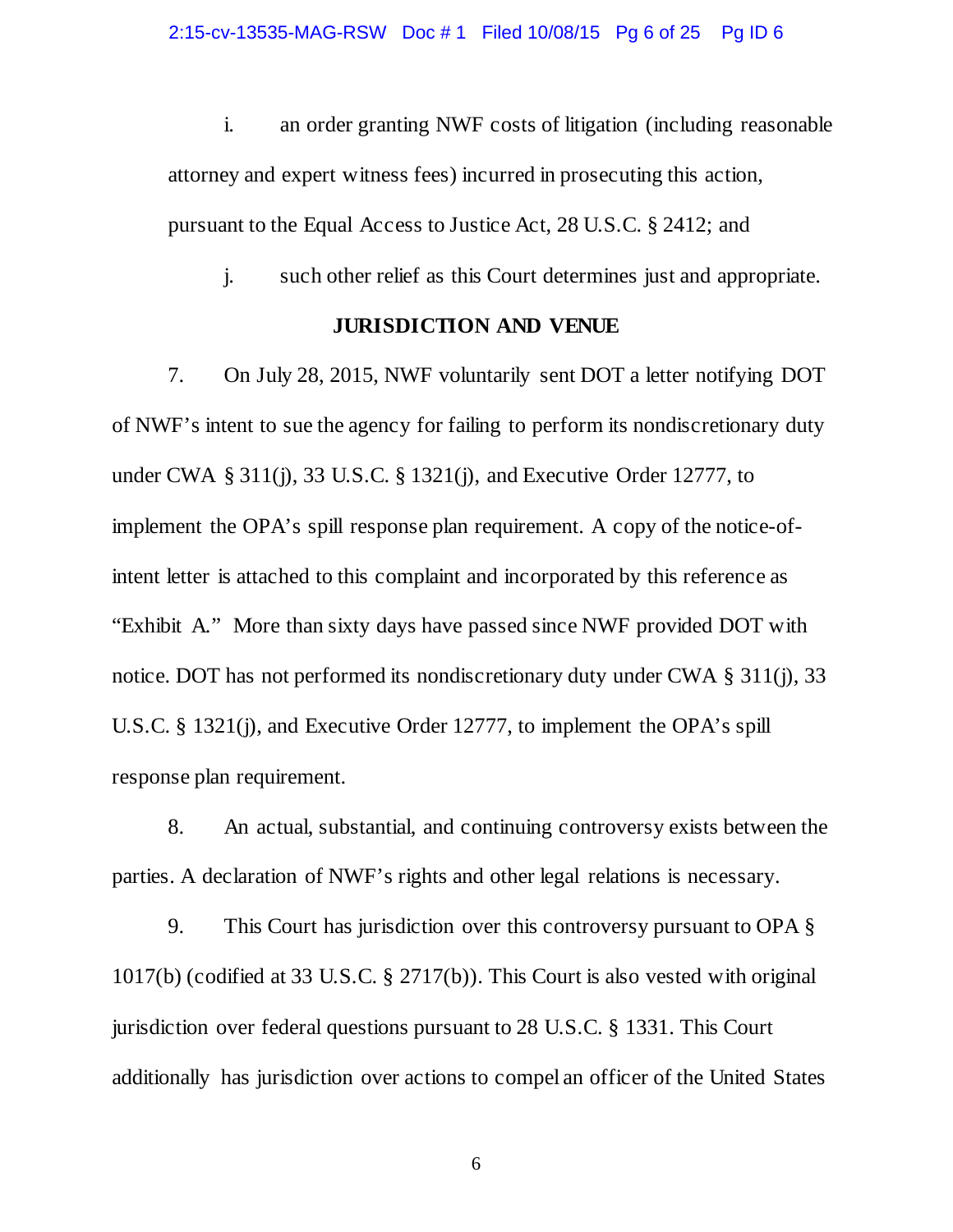#### 2:15-cv-13535-MAG-RSW Doc # 1 Filed 10/08/15 Pg 7 of 25 Pg ID 7

to perform his or her duties pursuant to 28 U.S.C. § 1361. This Court also has jurisdiction to grant declaratory relief and further necessary or proper relief under 28 U.S.C. §§ 2201 and 2202. NWF is entitled to this Court's review of DOT's action pursuant to the Administrative Procedure Act ("APA"), 5 U.S.C. § 702. The APA provides in 5 U.S.C. § 706(1) that the Court shall compel agency action unlawfully withheld or unreasonably delayed.

10. Venue is proper in this district pursuant to the OPA, which provides that "[v]enue shall lie in any district in which the discharge or injury or damages occurred." OPA § 1017(b) (codified at 33 U.S.C. § 2717(b))*.* In the alternative, venue is proper in this district under 28 U.S.C. § 1391(e)(1)(B) because a substantial part of the events or omissions giving rise to NWF's claims occurred here. Venue is proper under both provisions because owners or operators of transportation-related inland offshore facilities handle, transport, or store oil or a hazardous substance without a spill response plan approved by DOT, as required by the OPA, in, on, or under navigable waters within this district, specifically (a) the St. Clair River, adjoining St. Clair County; and (b) the Straits of Mackinac, adjoining Cheboygan County.

### **PARTIES**

11. Plaintiff National Wildlife Federation is the nation's largest not-forprofit conservation advocacy and education organization. NWF has more than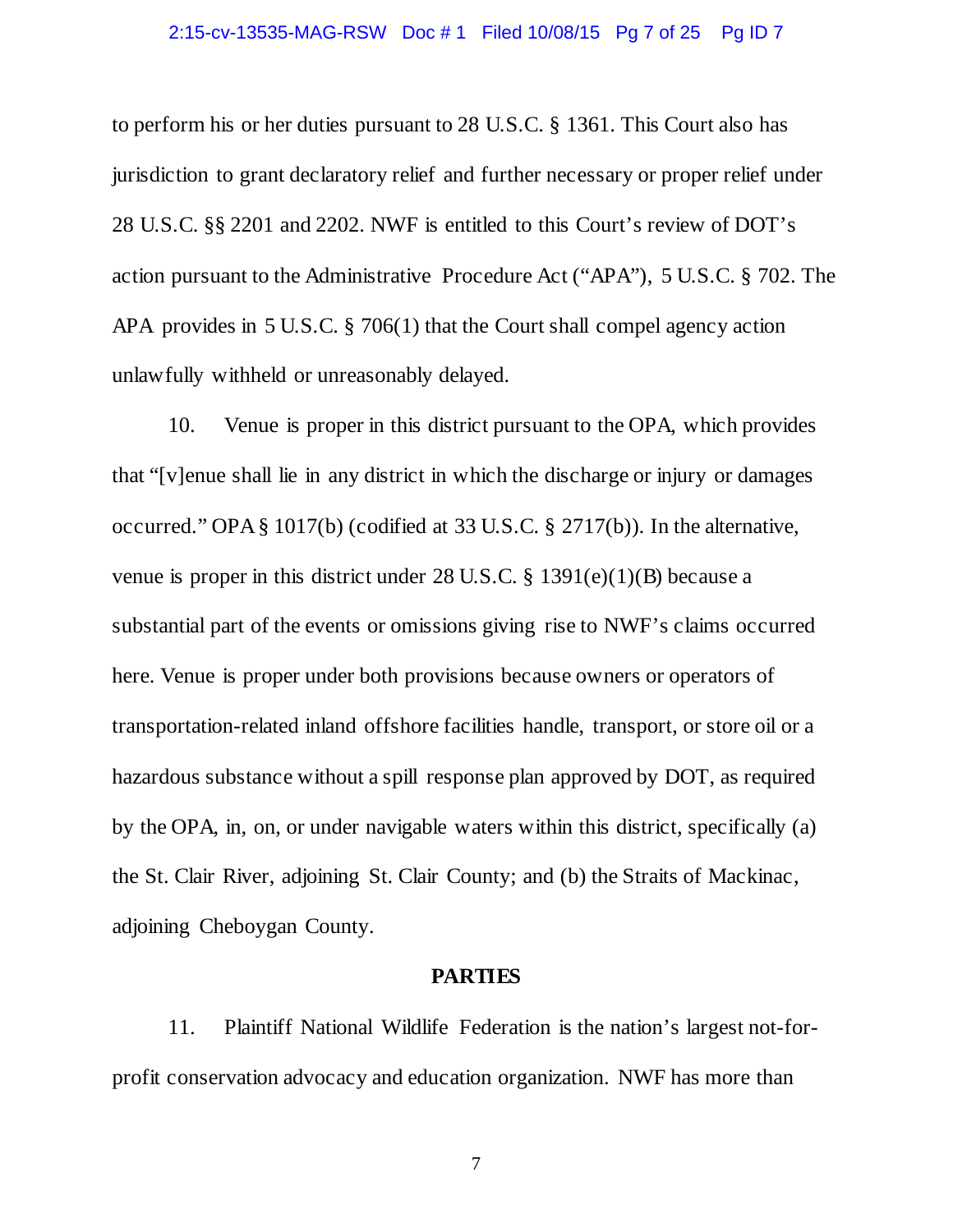#### 2:15-cv-13535-MAG-RSW Doc # 1 Filed 10/08/15 Pg 8 of 25 Pg ID 8

750,000 members nationwide, including more than 26,000 members in Michigan. NWF's mission includes inspiring Americans to protect wildlife and natural resources for our children's future. NWF's mission includes protecting wildlife and natural resources from the impacts of spills of oil or hazardous substances. NWF is a District of Columbia nonprofit corporation with its principal office located in Virginia and a Great Lakes office headquartered at 213 West Liberty Street, Second Floor, Ann Arbor, Michigan, 48104.

12. Defendant Secretary of the United States Department of Transportation ("DOT") is sued in his official capacity. The Secretary of Transportation is the head of the department, and the office of the Secretary itself, rather than any operating administration within the department, is responsible for implementing the OPA's spill response plan requirement for transportation-related inland offshore facilities.

#### **STANDING**

13. NWF files this action on behalf of itself and its members.

14. One or more of NWF's members have standing in this action because they reside or have a residence or residences in the United States near navigable waters of the United States where transportation-related inland offshore facilities are located. These members include members in Michigan who reside or have residences near the St. Clair River or the Straits of Mackinac.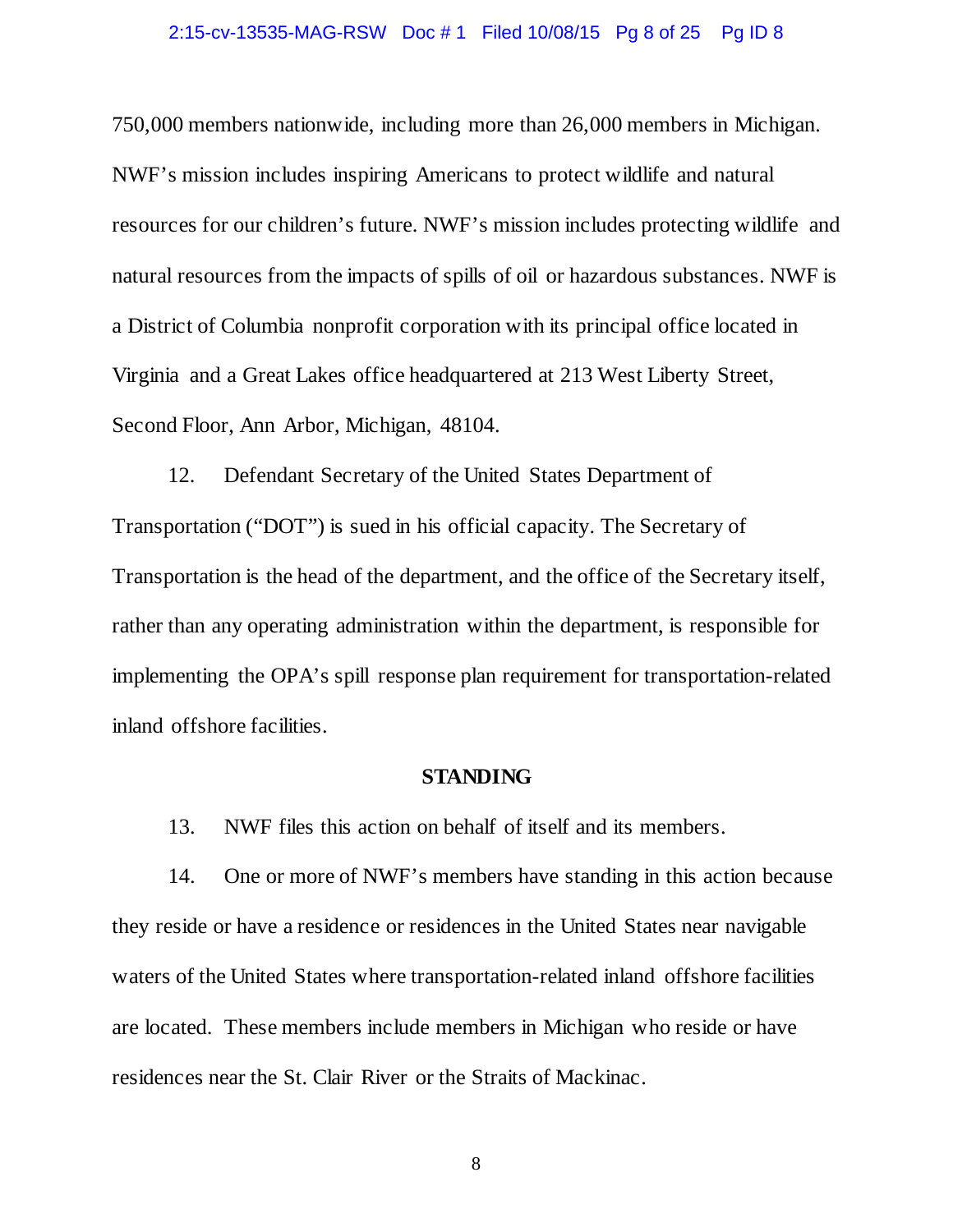### 2:15-cv-13535-MAG-RSW Doc # 1 Filed 10/08/15 Pg 9 of 25 Pg ID 9

15. One or more of NWF's members have standing in this action because they use or enjoy the Straits of Mackinac or other navigable waters of the United States near where transportation-related inland offshore facilities are located, for swimming, boating, kayaking, canoeing, sport fishing (and fish consumption), hunting, beach walking, snorkeling, scuba diving, or other recreational or aesthetic pursuits. These members intend to continue these pursuits on a regular, ongoing basis now and in the future and to continue to derive these recreational or aesthetic benefits from these waters.

16. One or more of NWF's members have been, are, and will be adversely affected or aggrieved by DOT's failure to timely carry out its duty to ensure that owners or operators of transportation-related inland offshore facilities handling, transporting, or storing oil or a hazardous substance are prepared with a spill response plan, reviewed and approved by DOT, pursuant to regulations issued by DOT, that ensures the availability of resources necessary to remove, to the maximum extent practicable, a worst case discharge, and to mitigate or prevent a substantial threat of such a discharge, of oil or a hazardous substance. Contrary to the OPA and Executive Order 12777, DOT's failure to timely carry out these duties injures one or more of NWF's members by failing to secure their interests, exposing them to the injuries from a worst case discharge, or a substantial threat of such a discharge, of oil or a hazardous substance that would otherwise be removed,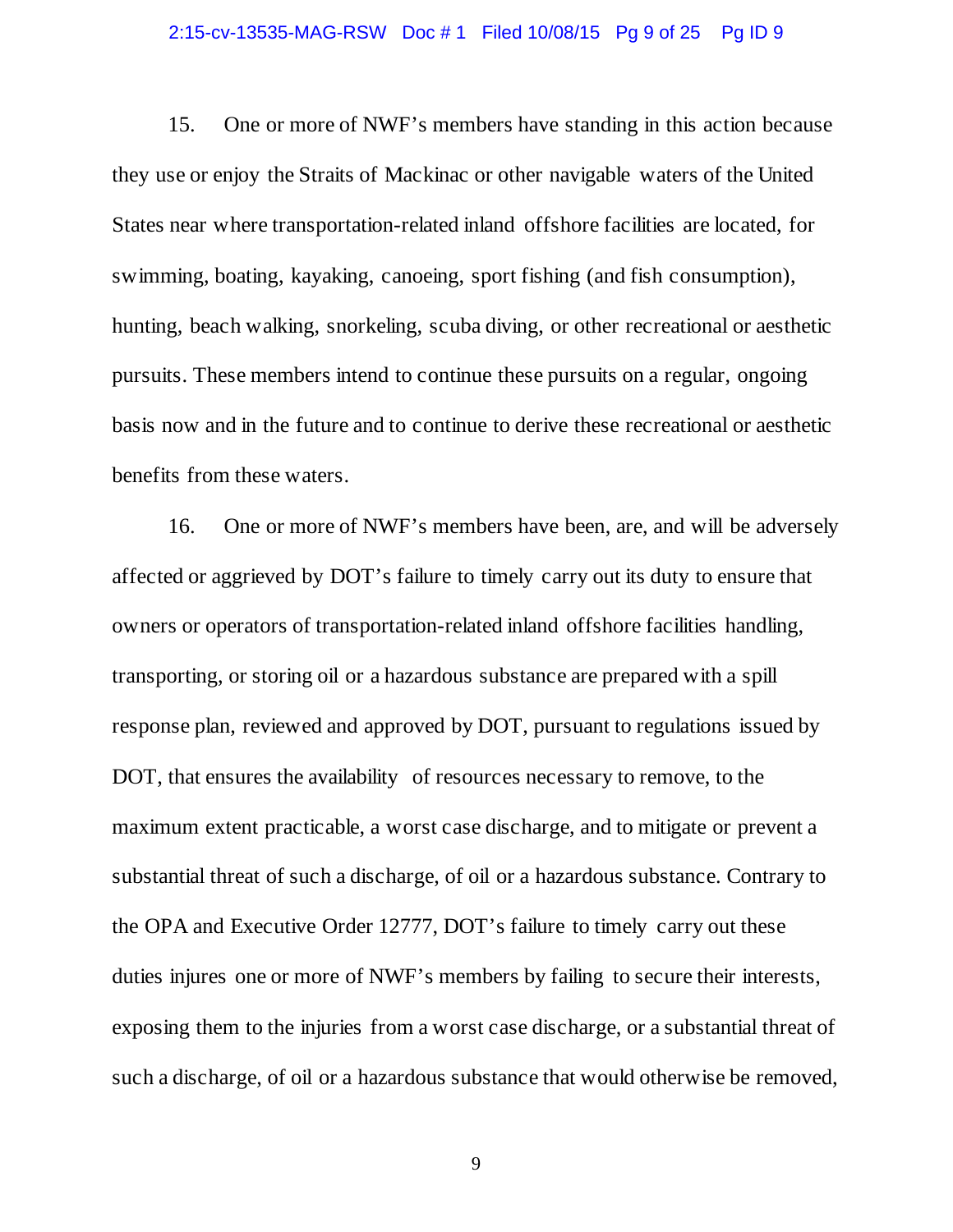### 2:15-cv-13535-MAG-RSW Doc # 1 Filed 10/08/15 Pg 10 of 25 Pg ID 10

mitigated, or prevented. This adversely affects or aggrieves their use or enjoyment of their residences, recreation, or aesthetic pursuits.

17. For instance, Enbridge Energy, LLP, and Enbridge Inc. (collectively "Enbridge") own and operate, respectively, a pipeline known as "Line 5," which extends from Superior, Wisconsin, through Michigan, to Sarnia, Ontario, Canada. Line 5 handles, stores, or transports up to 22.7 million gallons per day of crude oil or natural gas liquids. Segments of Line 5 are located in, on, or under the St. Clair River and the Straits of Mackinac, which are both navigable waters. The Straits of Mackinac connect Lakes Michigan and Huron. The segment of Line 5 crossing the Straits of Mackinac is more than four miles long. Other segments of Line 5 may cross other navigable waters.

18. The segments of Line 5 located in, on, or under the St. Clair River and the Straits of Mackinac are examples of transportation-related inland offshore facilities operating without a spill response plan reviewed or approved by DOT, pursuant to regulations issued by DOT, as required by the OPA. Consequently, even if Enbridge has prepared a spill response plan for these segments, DOT has not determined, as required by the OPA, that any such spill response plan ensures the availability of resources necessary to remove, to the maximum extent practicable, a worst case discharge or to mitigate or prevent a substantial threat of such discharge in the St. Clair River or the Straits of Mackinac.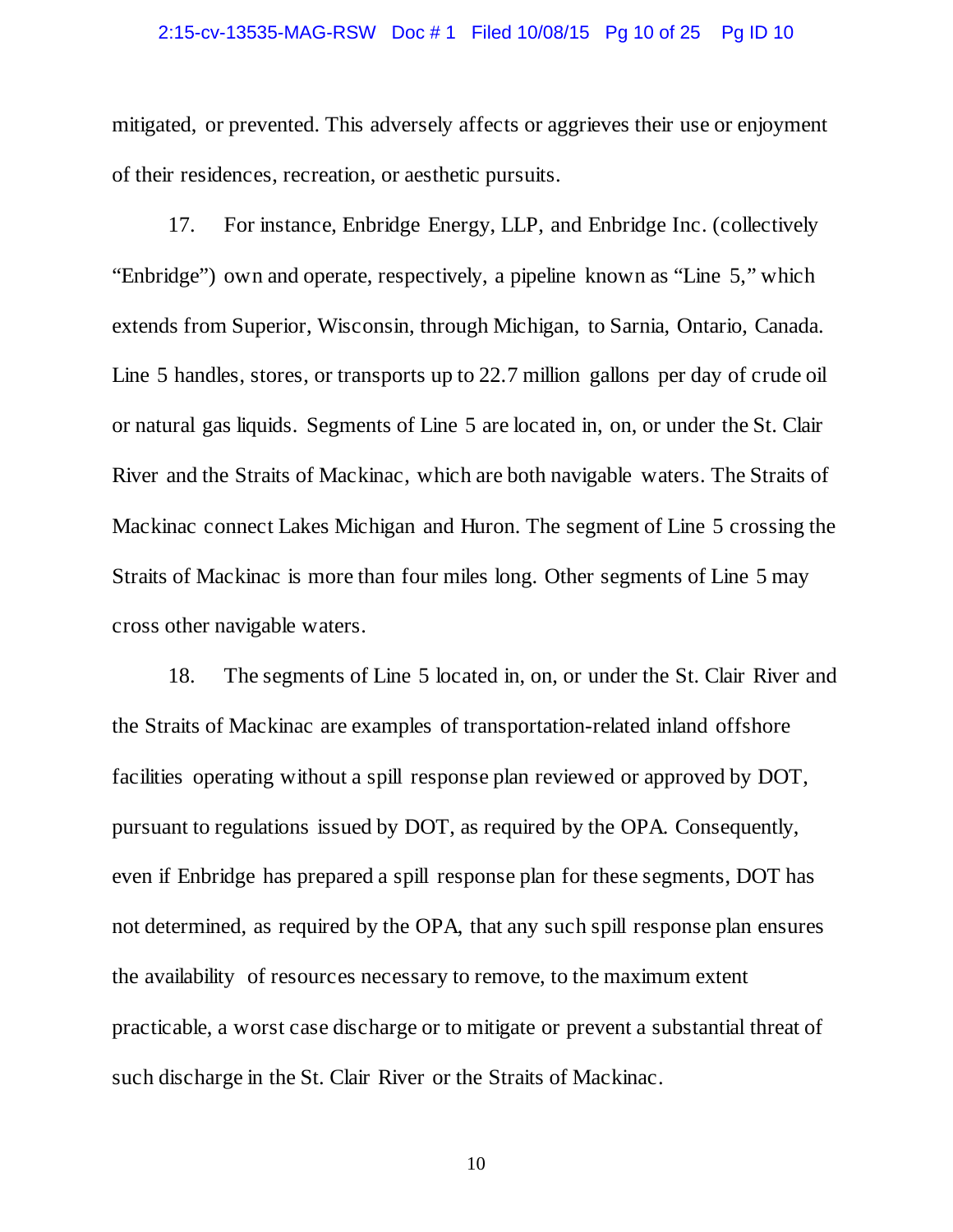### 2:15-cv-13535-MAG-RSW Doc # 1 Filed 10/08/15 Pg 11 of 25 Pg ID 11

19. Those of NWF's members who reside or have residences near the Straits of Mackinac, or who use or enjoy the Straits of Mackinac, therefore have been, are, and will be adversely affected or aggrieved by DOT's failure to timely carry out its duty to ensure that Enbridge is prepared with a spill response plan, reviewed and approved by DOT, pursuant to regulations issued by DOT, that ensures the availability of resources necessary to remove, to the maximum extent practicable, a worst case discharge, and to mitigate a substantial threat of such a discharge, of oil or a hazardous substance in the Straits of Mackinac. Contrary to the OPA and Executive Order 12777, DOT's failure to timely carry out these duties injures one or more of NWF's members by failing to secure their interests, exposing them to the injuries from a worst case discharge, or a substantial threat of such a discharge, of oil or a hazardous substance that would otherwise be removed, mitigated, or prevented. This adversely affects or aggrieves their use or enjoyment of their residences, recreation, or aesthetic pursuits.

20. The interests of NWF and its members fall within the zone of interests protected under the CWA and the OPA.

21. For the reasons stated above, DOT's failure to timely carry out its nondiscretionary duties under the OPA and Executive Order 12777 to implement the OPA's spill response plan requirement for transportation-related inland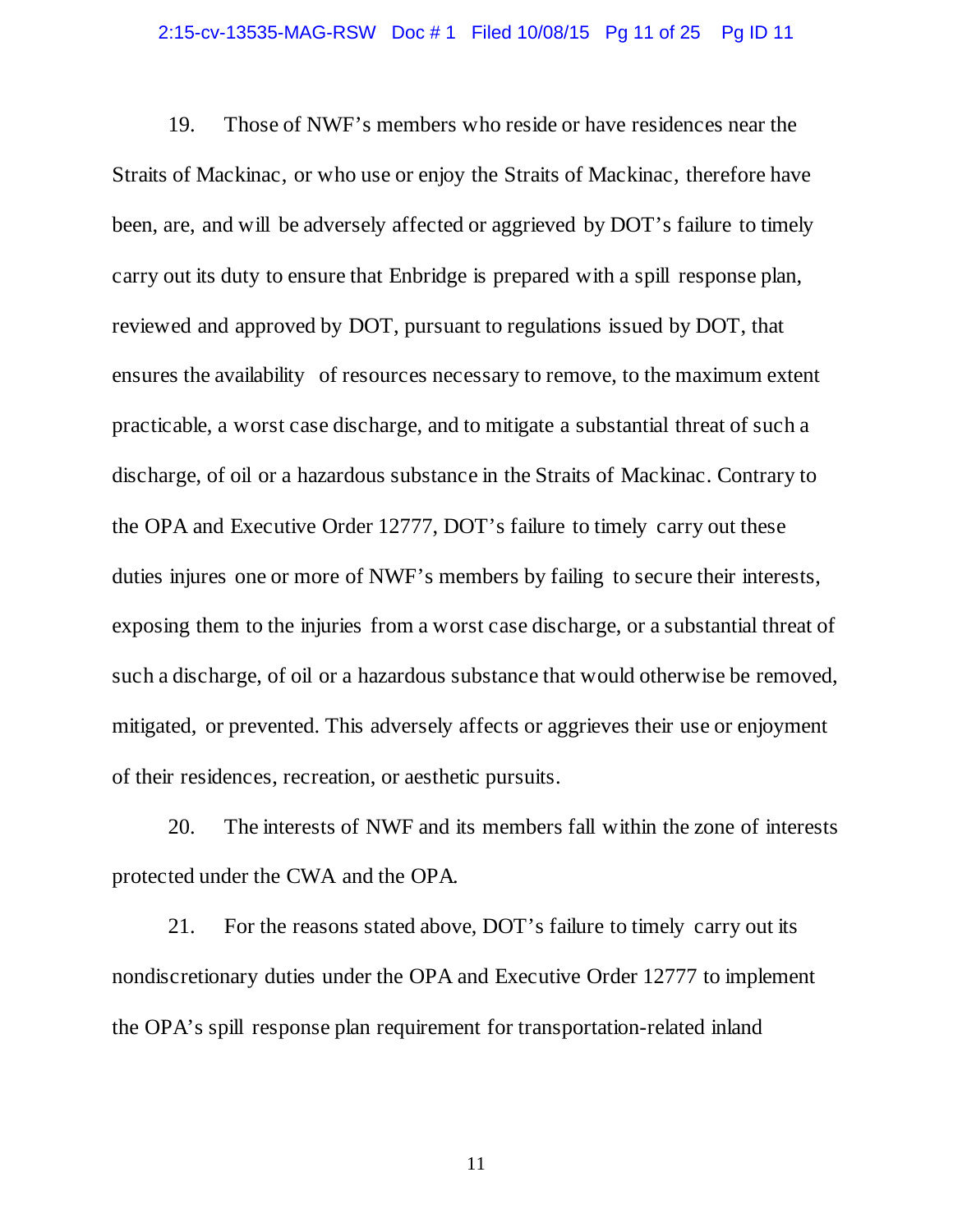#### 2:15-cv-13535-MAG-RSW Doc # 1 Filed 10/08/15 Pg 12 of 25 Pg ID 12

offshore facilities causes NWF and its members injury for which they have no adequate remedy at law.

22. The relief NWF seeks will redress the injuries to NWF and its members caused by DOT's failure to timely carry out its nondiscretionary duties under the OPA and Executive Order 12777 to implement the OPA's spill response plan requirement for transportation-related inland offshore facilities.

## **STATEMENT OF THE CASE**

#### Statutory and Regulatory Background

23. The purpose of the Clean Water Act is "to restore and maintain the chemical, physical, and biological integrity of the Nation's waters." 33 U.S.C. §  $1251(a)$ .

24. Congress declared "that it is the policy of the United States that there should be no discharges of oil or hazardous substances into or upon the navigable waters of the United States, [or] adjoining shorelines." 33 U.S.C. § 1321(b)(1).

25. The CWA defines an "onshore facility" as "any facility (including, but not limited to, motor vehicles and rolling stock) of any kind located in, on, or under, any land within the United States other than submerged land." 33 U.S.C. § 1321(a)(10).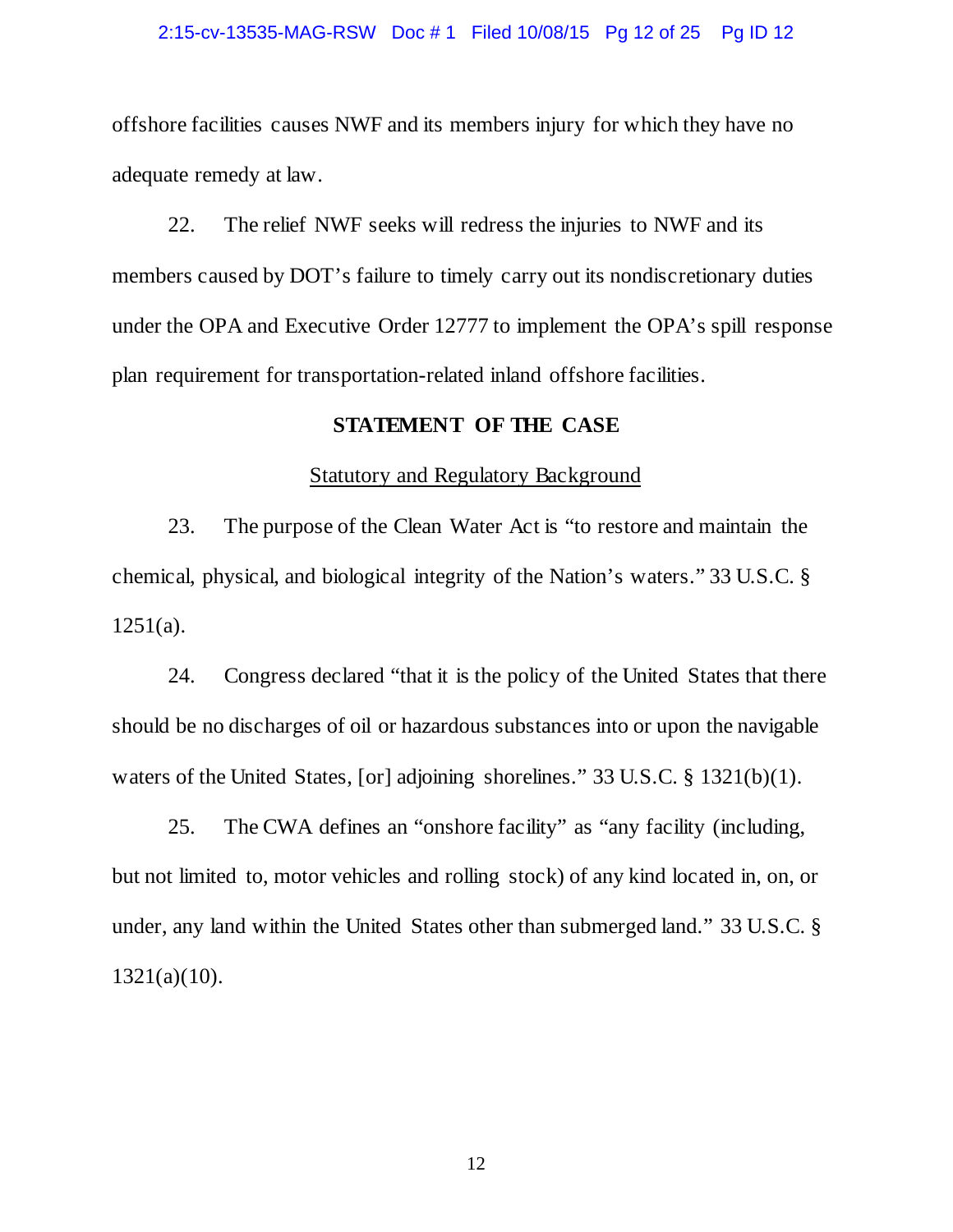### 2:15-cv-13535-MAG-RSW Doc # 1 Filed 10/08/15 Pg 13 of 25 Pg ID 13

26. The CWA defines an "offshore facility," in part, as "any facility of any kind located in, on, or under, any of the navigable waters of the United States." 33 U.S.C. § 1321(a)(11).

27. On August 18, 1990, Congress enacted the OPA, amending § 311(j) of the CWA, 33 U.S.C. § 1321(j). OPA, Pub. L. No. 101-380, § 4202(a)(6),  $(b)(4)(A)$ , 104 Stat. 484 (1990). Congress intended the requirements of § 311(j) to ensure an effective and immediate response to an oil spill to prevent a repetition of an oil spill such as the Exxon *Valdez* oil spill in Alaska's Prince William Sound on March 23, 1989.

28. The OPA amended §311(j) of the CWA to prohibit handling, storing, or transporting oil until owners or operators of all offshore facilities and certain onshore facilities prepare, submit to the President, and comply with a spill response plan reviewed and approved by the President that ensures the availability of resources necessary to remove, to the maximum extent practicable, a worst case discharge, and to mitigate or prevent a substantial threat of such a discharge, of oil or a hazardous substance. OPA, Pub. L. No. 101-380, § 4202(a)(6) (adding subparagraph (F) to § 311(j)(5), which provides that § 311(j) requires all offshore facilities and certain onshore facilities to prepare a spill response plan, and prohibits them from handling, storing, or transporting oil unless the plan has been reviewed and approved by the President and the plan is followed) (codified at 33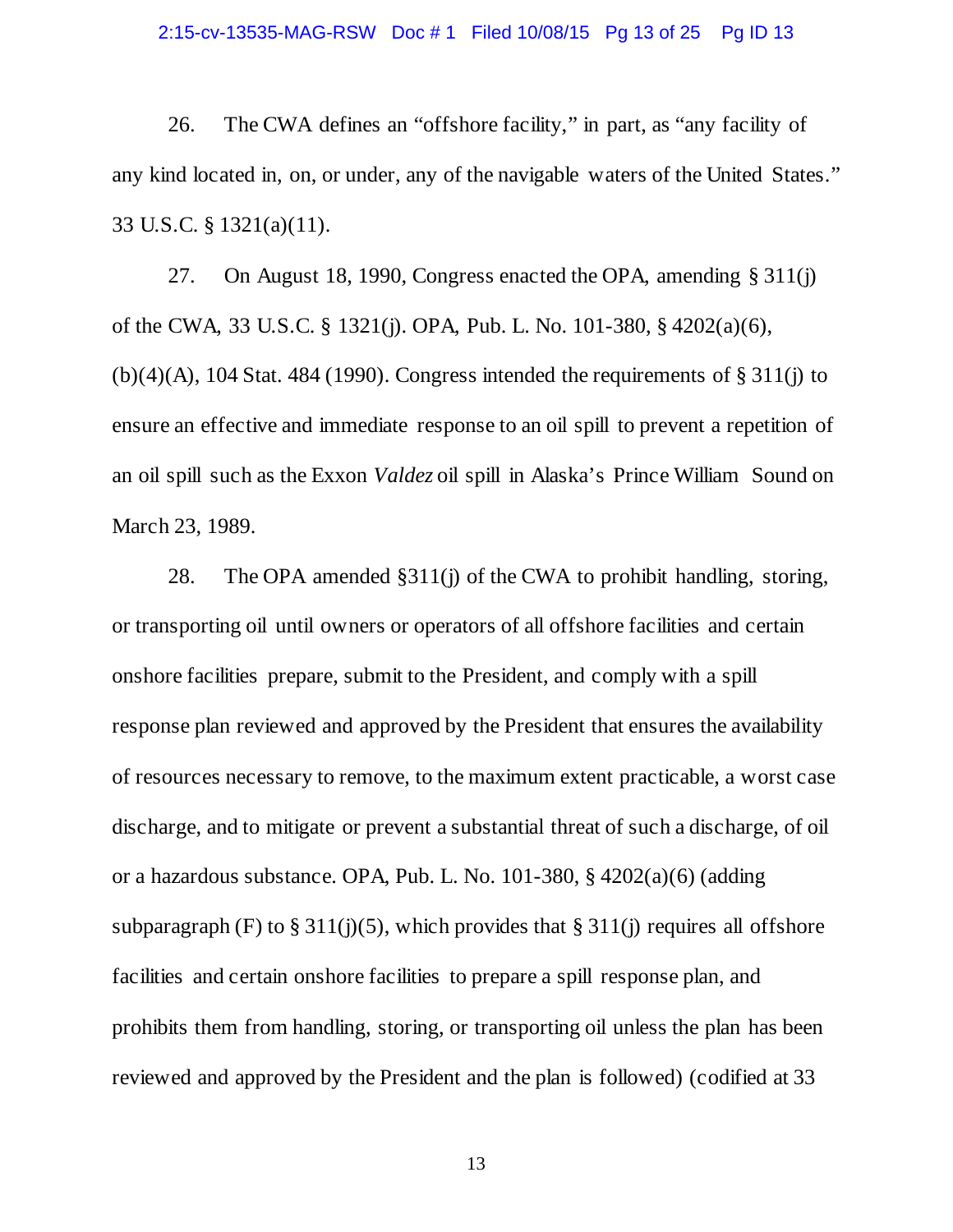U.S.C. § 1321(j)(5)(F)), § 4202(b)(4)(B) (providing that § 311(j)(5) requires offshore facilities, among others, to prepare a spill response plan), 104 Stat. 484 (1990).

29. The OPA imposed on the President a nondiscretionary duty to issue regulations implementing the OPA's spill response plan requirement not later than August 18, 1992. OPA, Pub. L. No. 101-380, § 4202(a)(6) (adding subparagraphs (A)(i) and (C)(iii) to  $\S 311(j)(5)$ , which provide that "[t]he President shall issue regulations which require an owner or operator of a[n offshore] … facility … to prepare and submit to the President a plan for responding, to the maximum extent practicable, to a worst case discharge, and to a substantial threat of such a discharge, of oil or a hazardous substance") (codified at 33 U.S.C. § 1321(j)(5)(A)(i), (C)(iii)), § 4202(b)(4)(A) ("Not later than 24 months after the date of the enactment of this Act, the President shall issue regulations for … facility response plans under section 311(j)(5) of the Federal Water Pollution Control Act, as amended by this Act.").

30. The OPA imposed on the President a nondiscretionary duty to review spill response plans and, if they meet the OPA's requirements, to approve them not later than August 18, 1993. OPA, Pub. L. No. 101-380, § 4202(a)(6) (adding subparagraph (F) to  $\S 311(j)(5)$ , which provides that  $\S 311(j)$  requires all offshore facilities and certain onshore facilities to prepare a spill response plan, and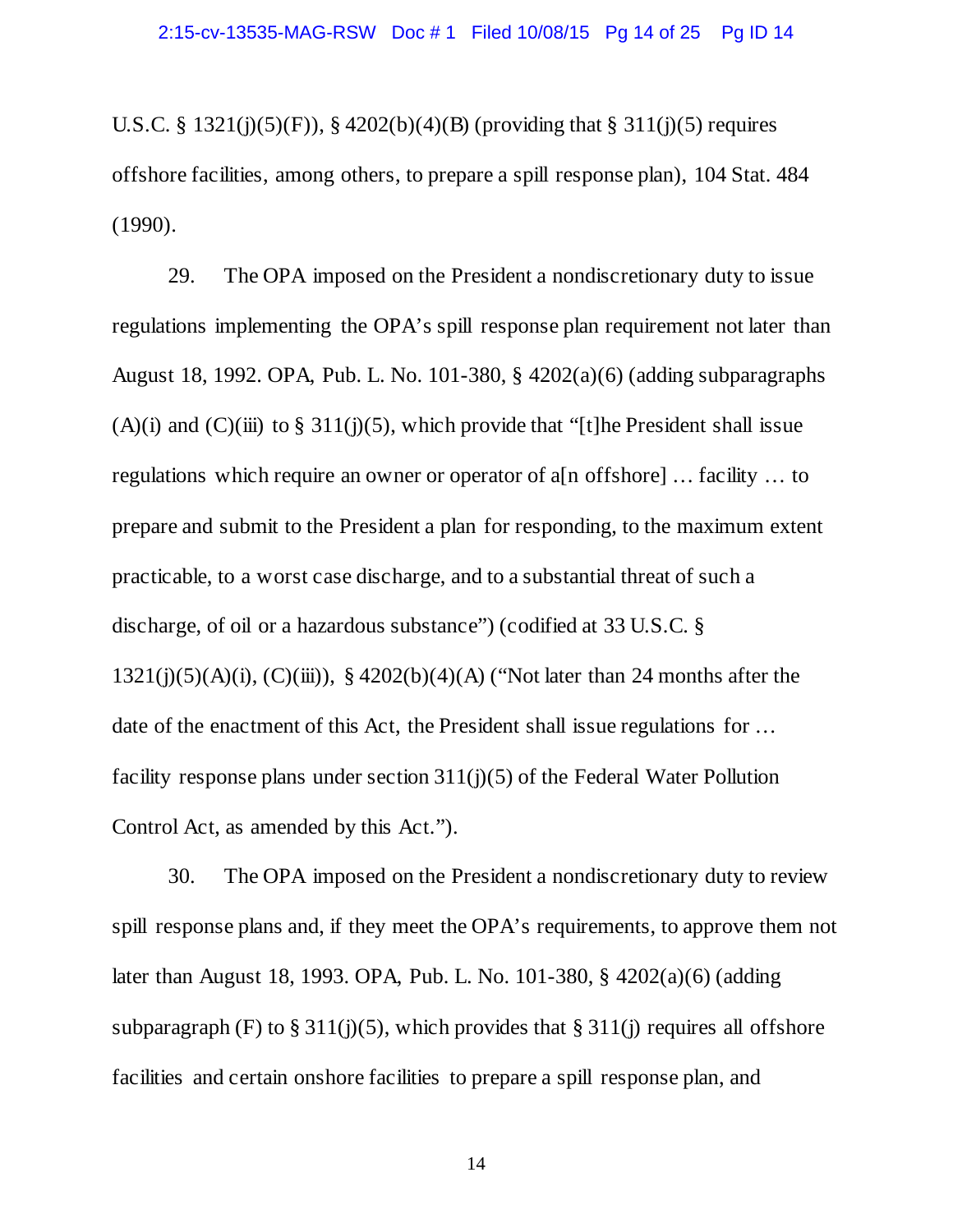### 2:15-cv-13535-MAG-RSW Doc # 1 Filed 10/08/15 Pg 15 of 25 Pg ID 15

prohibits such facilities from handling, storing, or transporting oil unless the plan has been reviewed and approved by the President pursuant to subparagraph (E) and the plan is followed) (codified at 33 U.S.C.  $\S$  1321(j)(5)(F)),  $\S$  4202(b)(4)(B) (providing that the President's obligation to review and approve spill response plans that meet the OPA's requirements "shall take effect 36 months from the date of the enactment of this Act"), 104 Stat. 484 (1990).

31. The OPA empowered the President to authorize an offshore facility or onshore facility subject to the OPA's spill response plan requirement to operate without a spill response plan until not later than August 18, 1995. 33 U.S.C. §  $1321(j)(5)(F)$ . The President may give this authorization only if the owner or operator certified "that the owner or operator has ensured … the availability of private personnel and equipment necessary to respond, to the maximum extent practicable, to a worst case discharge or a substantial threat of such a discharge." *Id.*

32. No facility subject to the OPA's spill response plan requirement may handle, store, or transport oil after August 18, 1993, or August 18, 1995, at the latest, without a federally-approved spill response plan.

33. The CWA authorizes the President to delegate the administration of CWA § 311(j) "to the heads of those Federal departments, agencies, and instrumentalities which he determines to be appropriate." 33 U.S.C. § 1321(l).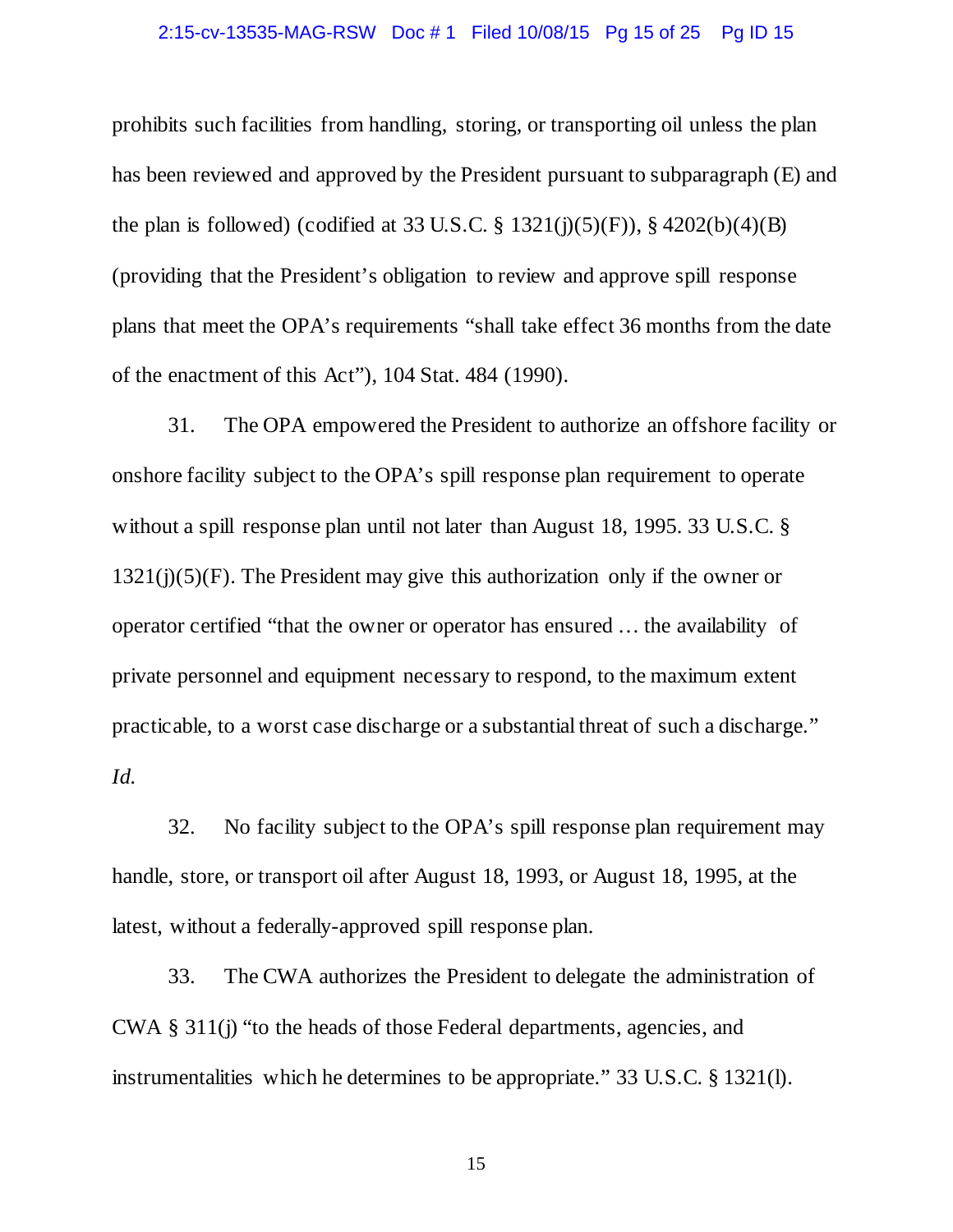### 2:15-cv-13535-MAG-RSW Doc # 1 Filed 10/08/15 Pg 16 of 25 Pg ID 16

34. On October 18, 1991, President George H.W. Bush issued Executive Order 12777, delegating to DOT the President's responsibilities under CWA §  $311(j)(5)$  and OPA §  $4202(b)(4)$  to (a) issue regulations requiring transportationrelated onshore facilities to prepare and submit spill response plans, and (b) review and approve such spill response plans. Exec. Order No. 12777 § 2(d)(2), 56 Fed. Reg. 54757, 54761 (1991).

35. Section 2(d)(3) of Executive Order 12777 delegated to the Secretary of the Interior ("DOI") the President's responsibilities under CWA  $\S 311(i)(5)$  and OPA § 4202(b)(4) to (a) issue regulations requiring offshore facilities to prepare and submit spill response plans, and (b) review and approve such spill response plans. Exec. Order No. 12777 § 2(d)(3), 56 Fed. Reg. 54757, 54761 (1991).

36. Executive Order 12777 provided that a recipient of the delegation of the President's responsibilities under CWA  $\S$  311(j)(5) or OPA  $\S$  4202(b)(4) may redelegate those responsibilities "to the head of any Executive department or agency with his or her consent." Exec. Order No. 12777 § 2(i), 56 Fed. Reg. 54757, 54763 (1991).

37. On February 3, 1994, pursuant to § 2(i) of Executive Order 12777, the U.S. Environmental Protection Agency ("EPA"), the Department of the Interior ("DOI"), and DOT signed a Memorandum of Understanding ("MOU") "establish[ing] the jurisdictional responsibilities for offshore facilities, including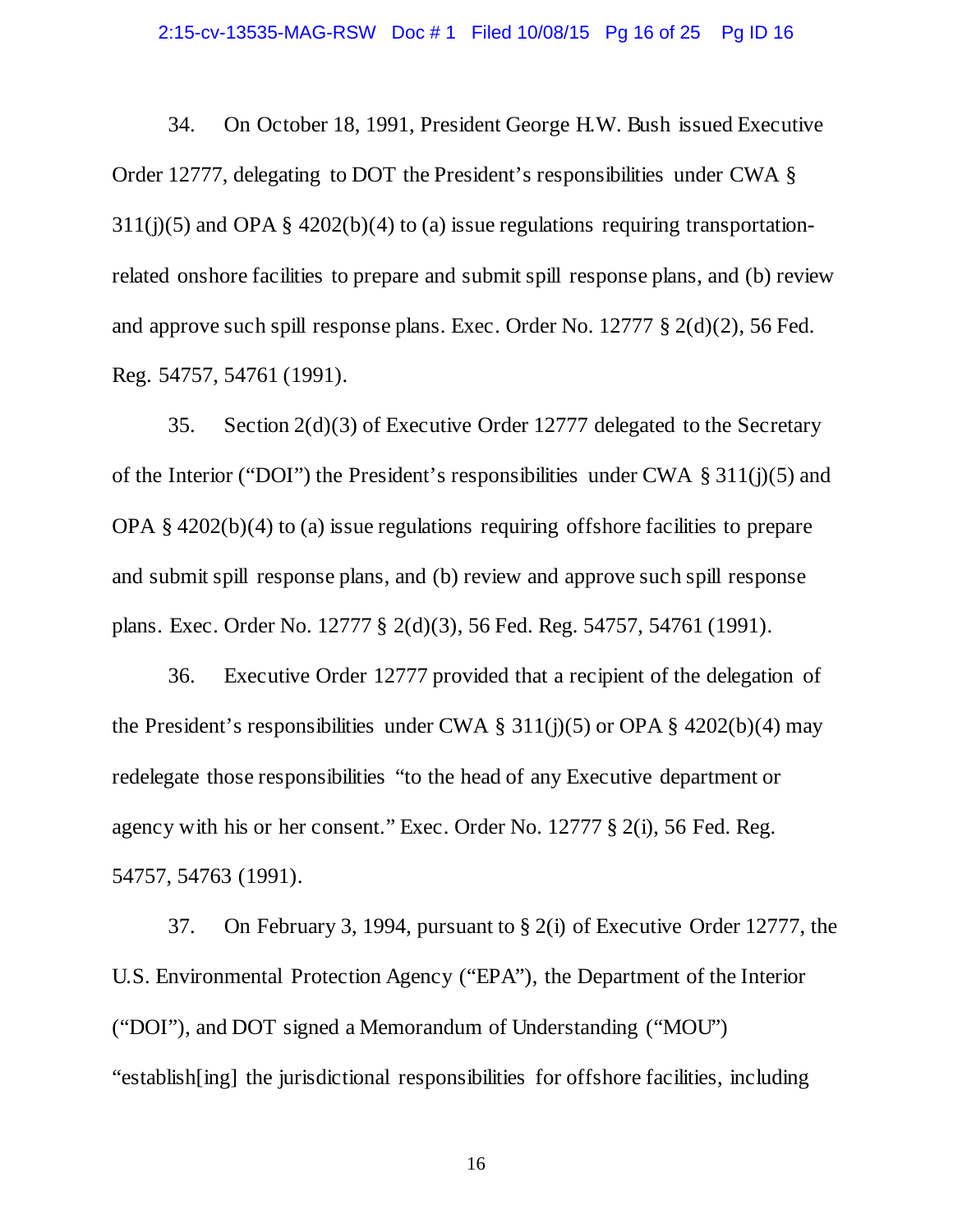### 2:15-cv-13535-MAG-RSW Doc # 1 Filed 10/08/15 Pg 17 of 25 Pg ID 17

pipelines, pursuant to section  $\dots$  [311](j)(5)  $\dots$  of the Clean Water Act (CWA), as amended by the Oil Pollution Act of 1990." 40 C.F.R. § Pt. 112, App. B.

38. DOT and the other parties to the MOU acknowledged that CWA §311(a)(11)'s definition of "offshore facility" expanded DOI's traditional role of regulating facilities on the Outer Continental Shelf … to include inland lakes, rivers, streams, and any other inland waters." 40 C.F.R. § Pt. 112, App. B.

39. In the MOU, DOI redelegated to DOT, and DOT agreed to assume, the "responsibility [under  $\S 2(d)(3)$  of Executive Order 12777] for transportationrelated facilities, including pipelines, landward of the coast line." 40 C.F.R. § Pt. 112, App. B. DOT and the other parties to the MOU defined the term "coast line" "to mean 'the line of ordinary low water along that portion of the coast which is in direct contact with the open sea and the line marking the seaward limit of inland waters."<sup>*Id.*</sup>

40. In other words, DOT agreed to assume the President's responsibilities under CWA § 311(j)(5) and OPA § 4202(b)(4) to (a) issue regulations requiring transportation-related inland offshore facilities – those facilities located in, on, or under, any of the navigable waters of the United States landward of the coast line – to prepare and submit spill response plans, and (b) review and approve such spill response plans.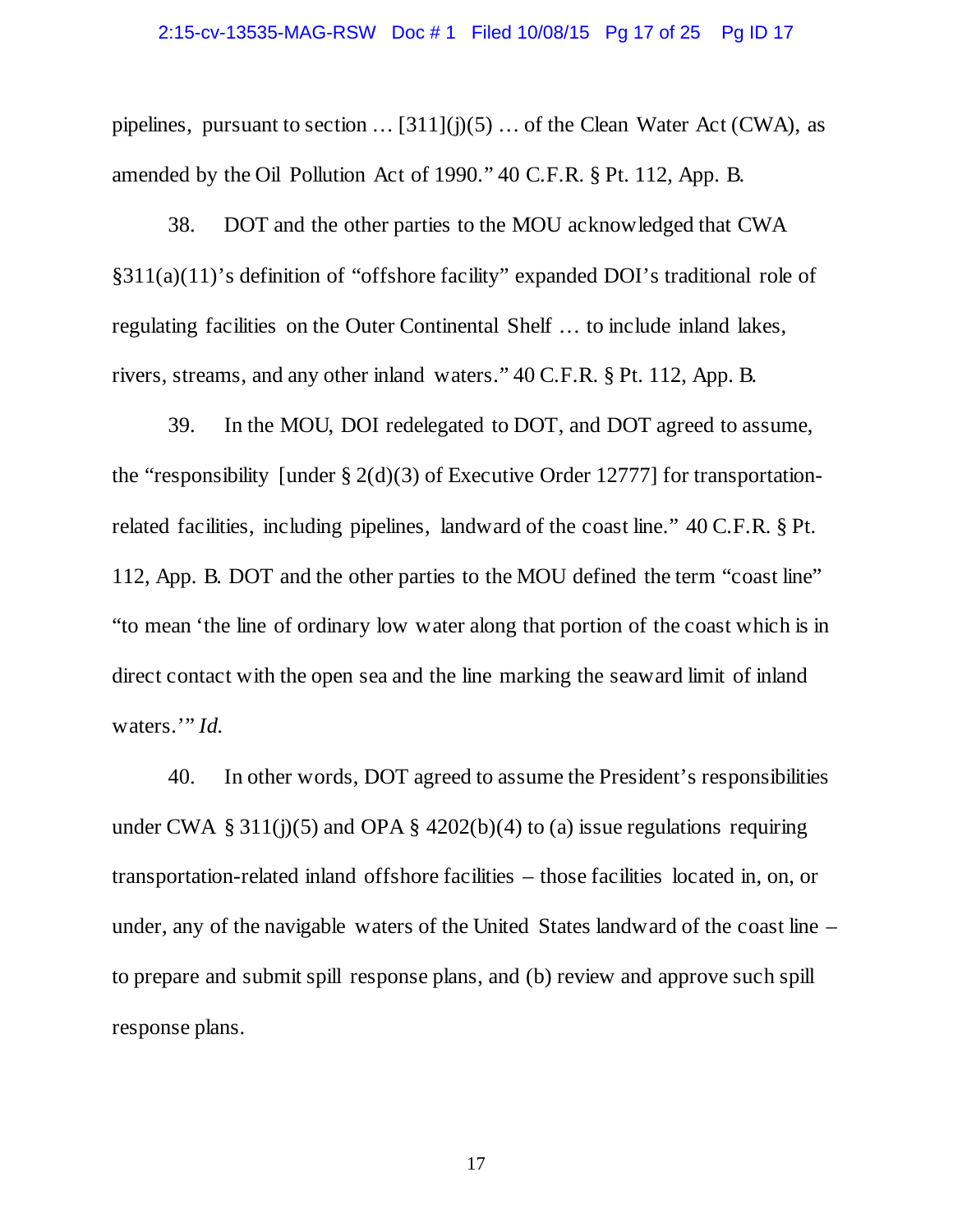41. In so agreeing, DOT acknowledged the existence of and need to regulate transportation-related inland offshore facilities, including pipelines, as required by the OPA.

42. DOT has delegated to the Pipeline and Hazardous Materials Safety Administration ("PHMSA"), an Operating Administration within the Department of Transportation, the responsibility to exercise the authority delegated to DOT in § 2(d)(2) of Executive Order 12777. 49 C.F.R. §§ 1.2(b)(8), 1.97(c)(2). That authority is the authority to carry out the President's responsibilities under CWA §  $311(j)(5)$  and OPA §  $4202(b)(4)$  to (a) issue regulations requiring transportationrelated onshore facilities to prepare and submit spill response plans, and (b) review and approve such spill response plans. Exec. Order No. 12777 § 2(d)(2), 56 Fed. Reg. 54757, 54761 (1991).

43. DOT has not delegated to PHMSA or any other Operating Administration within the Department of Transportation the responsibility to exercise the authority redelegated to and assumed by DOT in the MOU, namely, a subset of the authority that had been delegated to DOI in  $\S 2(d)(3)$  of Executive Order 12777. That authority is the authority to carry out the President's responsibilities under CWA  $\S 311(j)(5)$  and OPA  $\S 4202(b)(4)$  to (a) issue regulations requiring transportation-related inland offshore facilities to prepare and submit spill response plans, and (b) review and approve such spill response plans.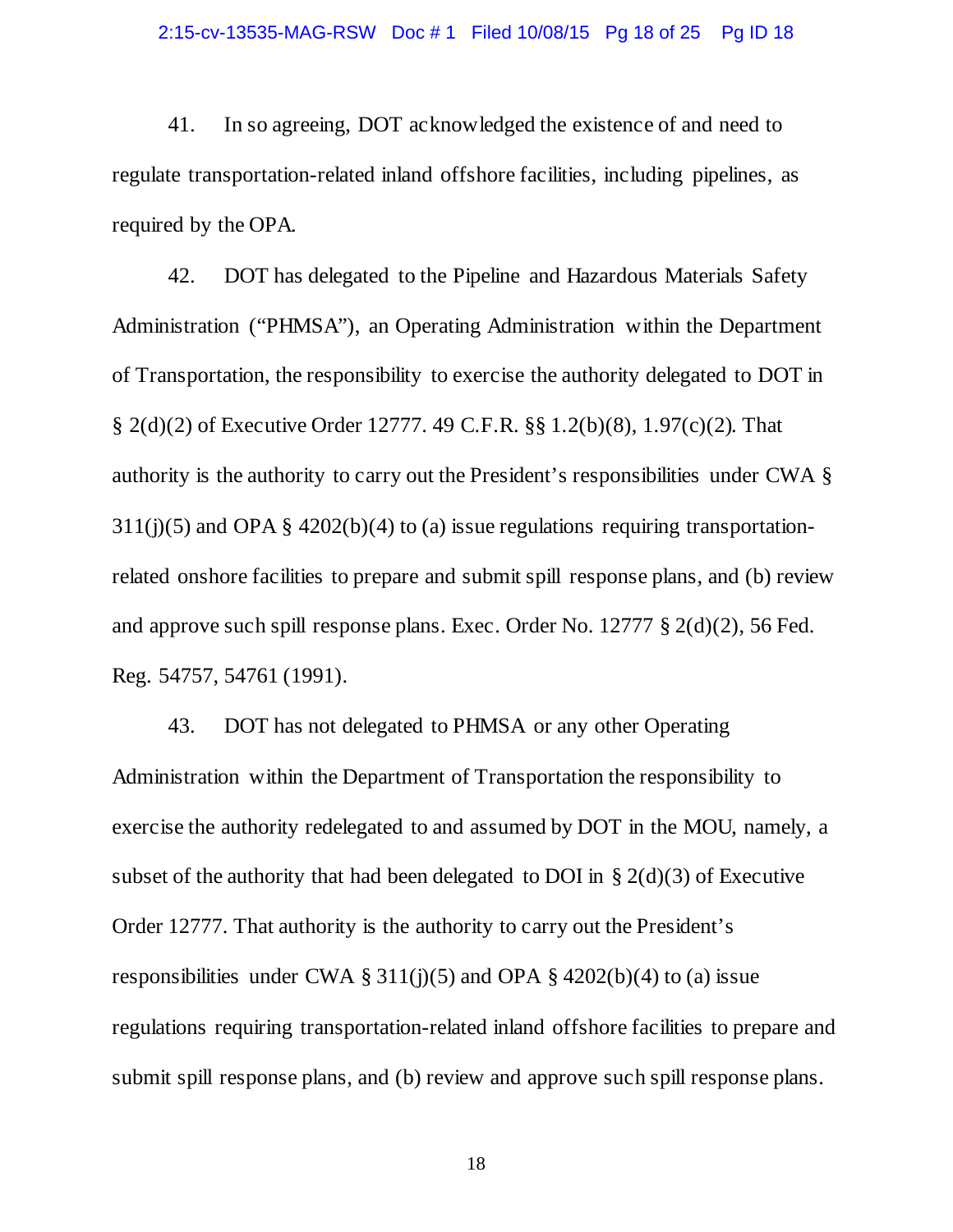Exec. Order No. 12777 § 2(d)(3), 56 Fed. Reg. 54757, 54761 (1991). Thus, DOT retains the nondiscretionary duty to issue such regulations and review and approve such plans.

## Factual Background

44. Transportation-related inland offshore facilities are found throughout the United States. In a report to Congress, PHMSA determined that pipelines transporting petroleum, a petroleum product, or a hazardous liquid cross inland bodies of water greater than or equal to 100 feet wide at 5,110 locations.

45. For instance, Enbridge owns and operates a pipeline known as "Line 5," which extends from Superior, Wisconsin, through Michigan, to Sarnia, Ontario, Canada. Line 5 handles, stores, or transports up to 22.7 million gallons per day of crude oil or natural gas liquids. Segments of Line 5 are located in, on, or under the St. Clair River, adjoining St. Clair County, Michigan, and the Straits of Mackinac, which separates the Lower and Upper Peninsulas of Michigan. The Straits of Mackinac connect Lakes Michigan and Huron. The segment of Line 5 crossing the Straits of Mackinac is more than four miles long. Both the St. Clair River and the Straits of Mackinac are navigable waters of the United States. Other segments of Line 5 may cross other navigable waters.

46. Over the past fifteen years, pipelines owned or operated by Enbridge and related companies have been responsible for hundreds of spills of oil or a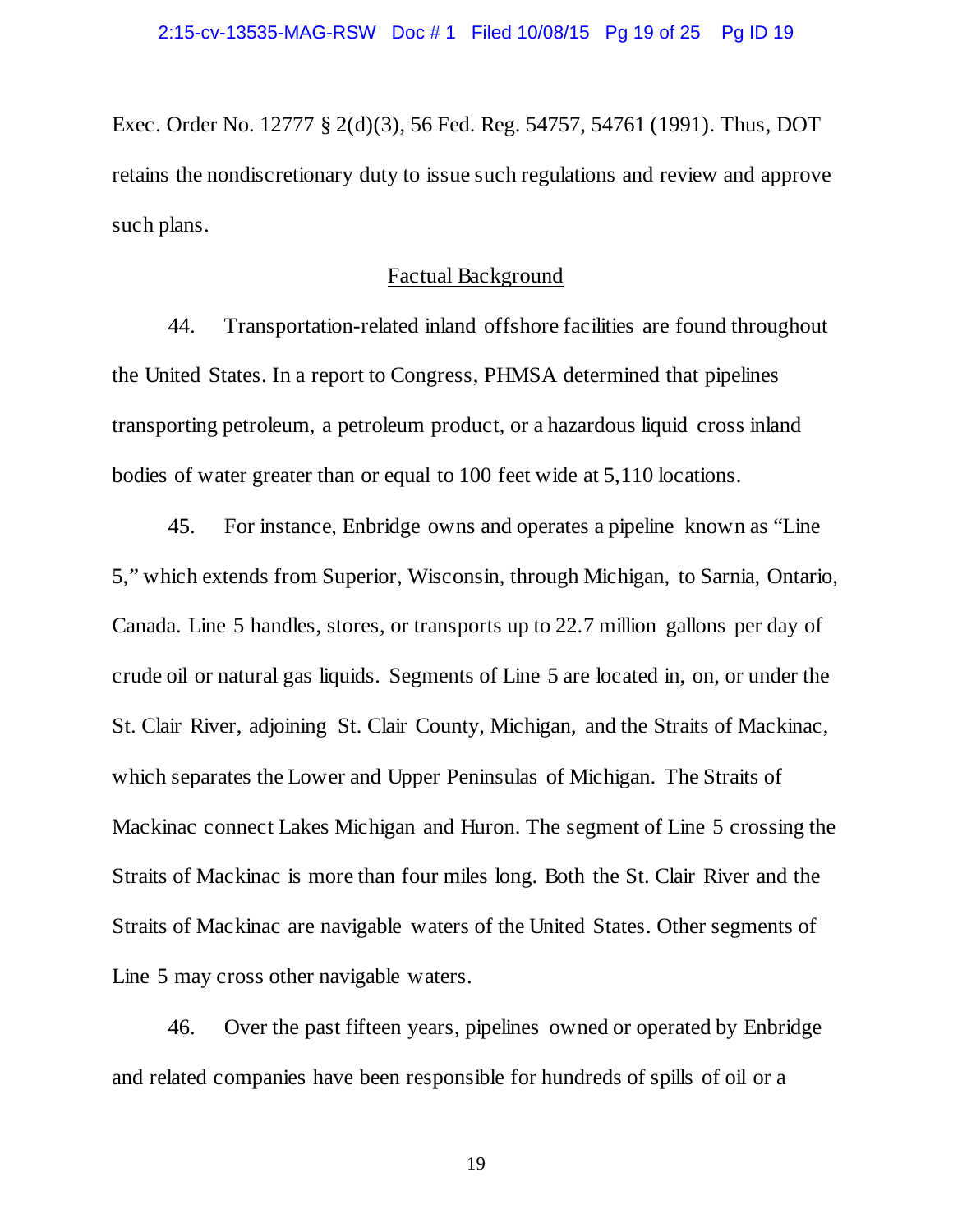### 2:15-cv-13535-MAG-RSW Doc # 1 Filed 10/08/15 Pg 20 of 25 Pg ID 20

hazardous substance, releasing millions of gallons of hydrocarbons into the environment.

47. In 2010, Enbridge was responsible for the largest inland oil spill in the history of the United States: a spill from an Enbridge pipeline of almost a million gallons of heavy crude oil in the Kalamazoo River, near Marshall, Michigan. This spill adversely affected public health, damaged or destroyed private and public property, forced the permanent relocation of more than 100 families, adversely affected several thousand acres of in-stream, floodplain, and upland habitats, killed or oiled hundreds of birds, mammals, reptiles, amphibians, fish, and benthic invertebrates, and caused the loss of approximately 100,000 recreational user-days, including recreational fishing and boating, as well as shoreline park and trail use.

48. The St. Clair River and its associated shoreline in Michigan supports public health (including the public health benefits of many forms of recreation and aesthetic enjoyment), fish and wildlife, or public or private property.

49. The Straits of Mackinac and the associated shorelines of islands in or near the Straits or the associated shorelines of the Lower and Upper Peninsula support public health (including the public health benefits of many forms of recreation and aesthetic enjoyment), fish and wildlife (including species protected under the federal Endangered Species Act and their critical habitat), or public or private property.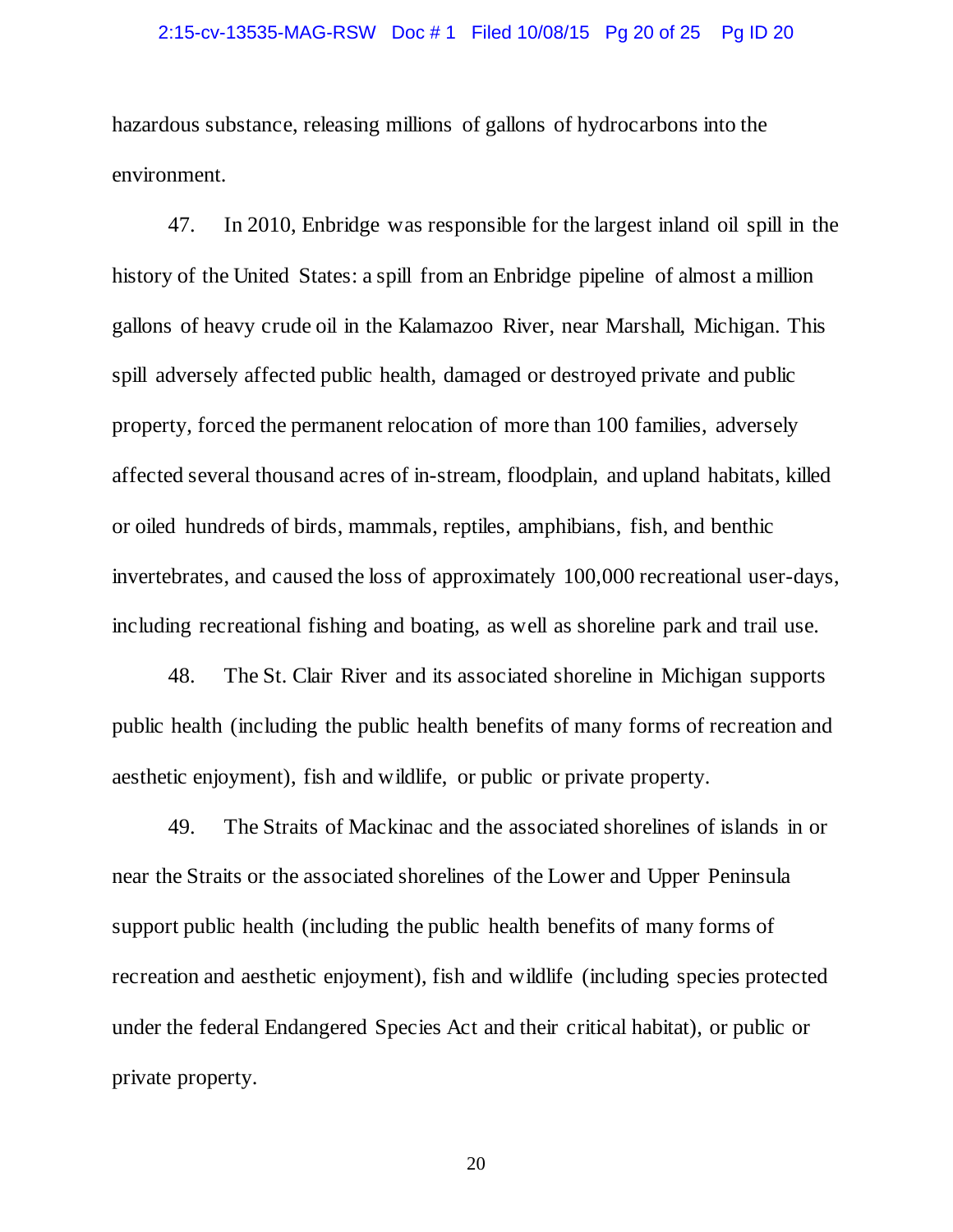### 2:15-cv-13535-MAG-RSW Doc # 1 Filed 10/08/15 Pg 21 of 25 Pg ID 21

50. Transportation-related inland offshore facilities have spilled oil or a hazardous substance in navigable waters of the United States over the last 20-plus years. For instance, in the last four years, transportation-related inland offshore facilities crossing the Yellowstone River have twice ruptured, spilling more than 100,000 gallons of oil into a river that supports endangered and threatened species, fishing, and recreational rafting.

51. Neither the Secretary of the United States Department of Transportation himself nor the Office of the Secretary of the United States Department of Transportation has issued regulations implementing the OPA's spill response plan requirement for transportation-related inland offshore facilities.

52. Neither the Secretary of the United States Department of Transportation himself nor the Office of the Secretary of the United States Department of Transportation has reviewed any oil spill response plans for transportation-related inland offshore facilities to determine if they meet the OPA's spill response plan requirements.

53. Neither the Secretary of the United States Department of Transportation himself nor the Office of the Secretary of the United States Department of Transportation has approved any oil spill response plans for transportation-related inland offshore facilities as meeting the OPA's spill response plan requirements.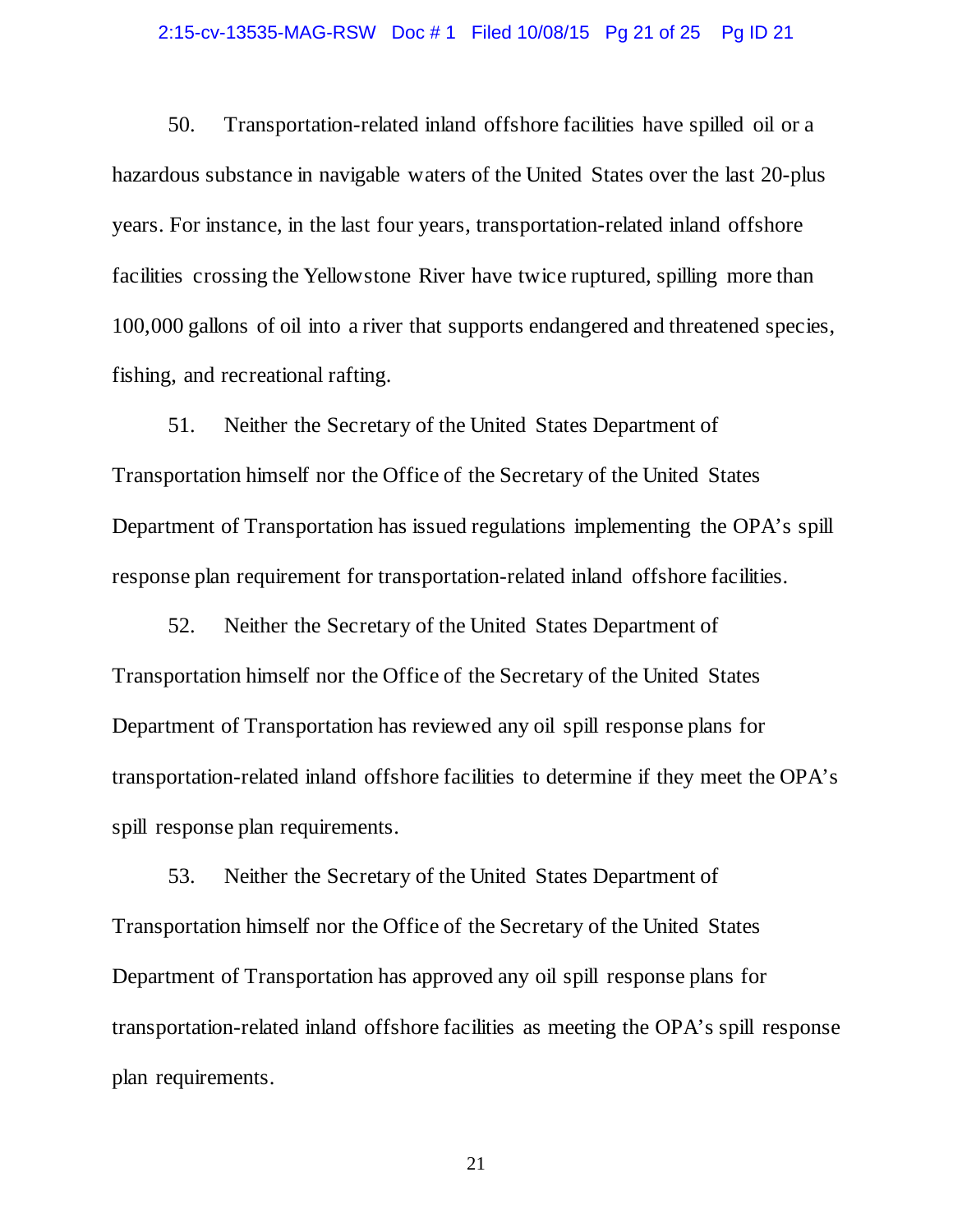## **CLAIMS FOR RELIEF**

## First Claim for Relief

54. NWF re-alleges and incorporates by reference all the allegations set forth above.

55. DOT's failure to carry out its nondiscretionary duties under CWA § 311(j)(5), 33 U.S.C. § 1321(j)(5), and OPA § 4202(b)(4) to (a) issue regulations requiring transportation-related inland offshore facilities to prepare and submit spill response plans, and (b) review and approve such spill response plans, by the deadlines set in the OPA, constitutes agency action unlawfully withheld or unreasonably delayed.

## Second Claim for Relief

56. NWF re-alleges and incorporates by reference all the allegations set forth above.

57. DOT's failure to carry out its nondiscretionary duties under Executive Order 12777 to (a) issue regulations requiring transportation-related inland offshore facilities to prepare and submit spill response plans, and (b) review and approve such spill response plans, by the deadlines set in the OPA, constitutes agency action unlawfully withheld or unreasonably delayed.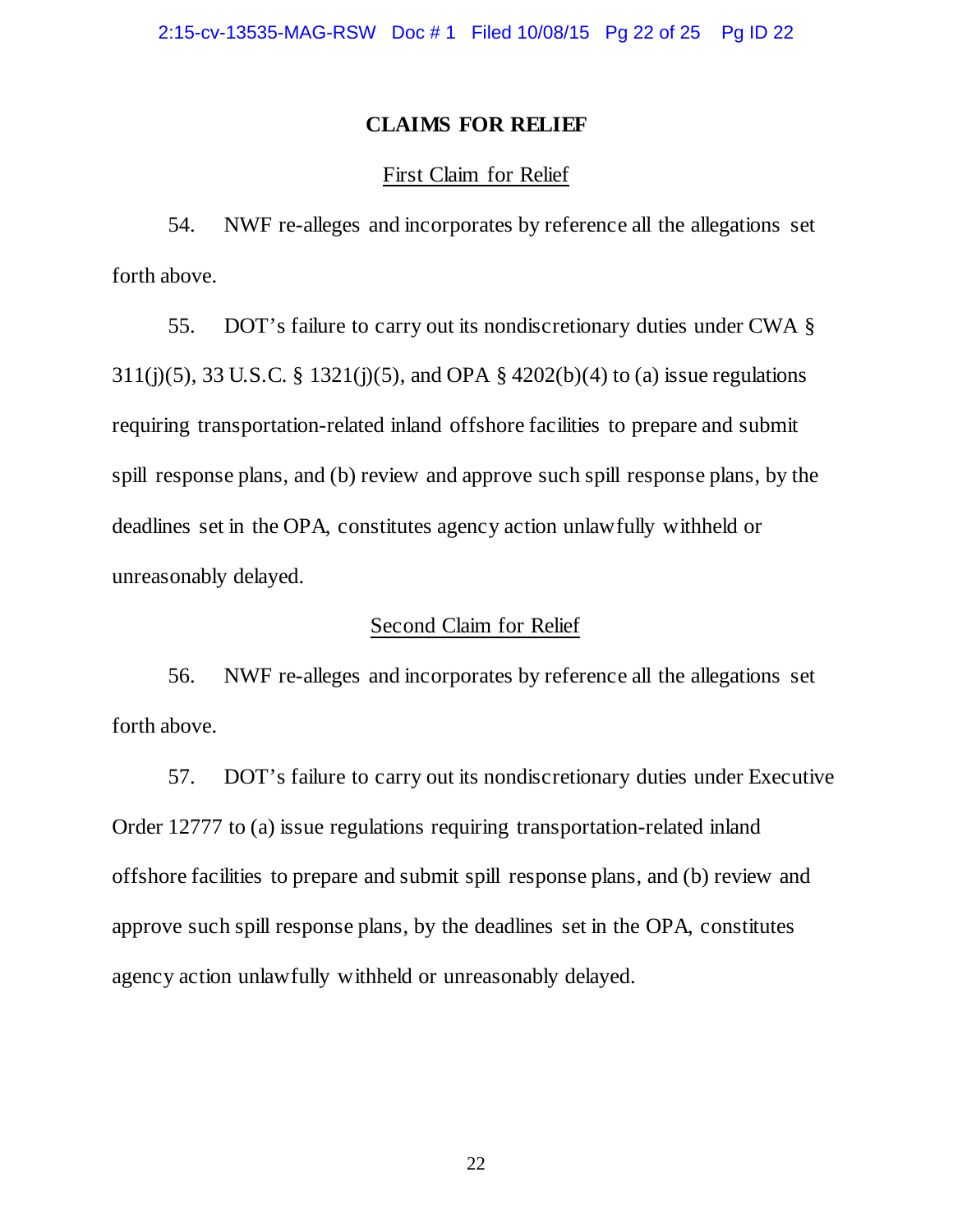### **PRAYER FOR RELIEF**

WHEREFORE, Plaintiff National Wildlife Federation respectfully requests that the Court grant the following relief:

A. a declaratory judgment that DOT has a nondiscretionary duty (1) under CWA § 311(j)(5), 33 U.S.C. § 1321(j)(5), and OPA § 4202(b)(4) or (2) under Executive Order 12777, or under both, to issue regulations implementing the OPA's requirement that owners and operators of transportation-related inland offshore facilities prepare, submit to DOT, and comply with a spill response plan, reviewed and approved by DOT, that ensures the availability of resources necessary to remove, to the maximum extent practicable, a worst case discharge, and to mitigate or prevent a substantial threat of such a discharge, of oil or a hazardous substance;

B. a declaratory judgment that DOT has a nondiscretionary duty (1) under CWA § 311(j)(5), 33 U.S.C. § 1321(j)(5), and OPA § 4202(b)(4) or (2) under Executive Order 12777, or under both, to review spill response plans prepared and submitted by transportation-related inland offshore facilities and approve them, if the plans meet the OPA's requirements;

C. a declaratory judgment that DOT has failed to issue the regulations described above, or to review or approve spill response plans prepared and submitted by transportation-related inland offshore facilities;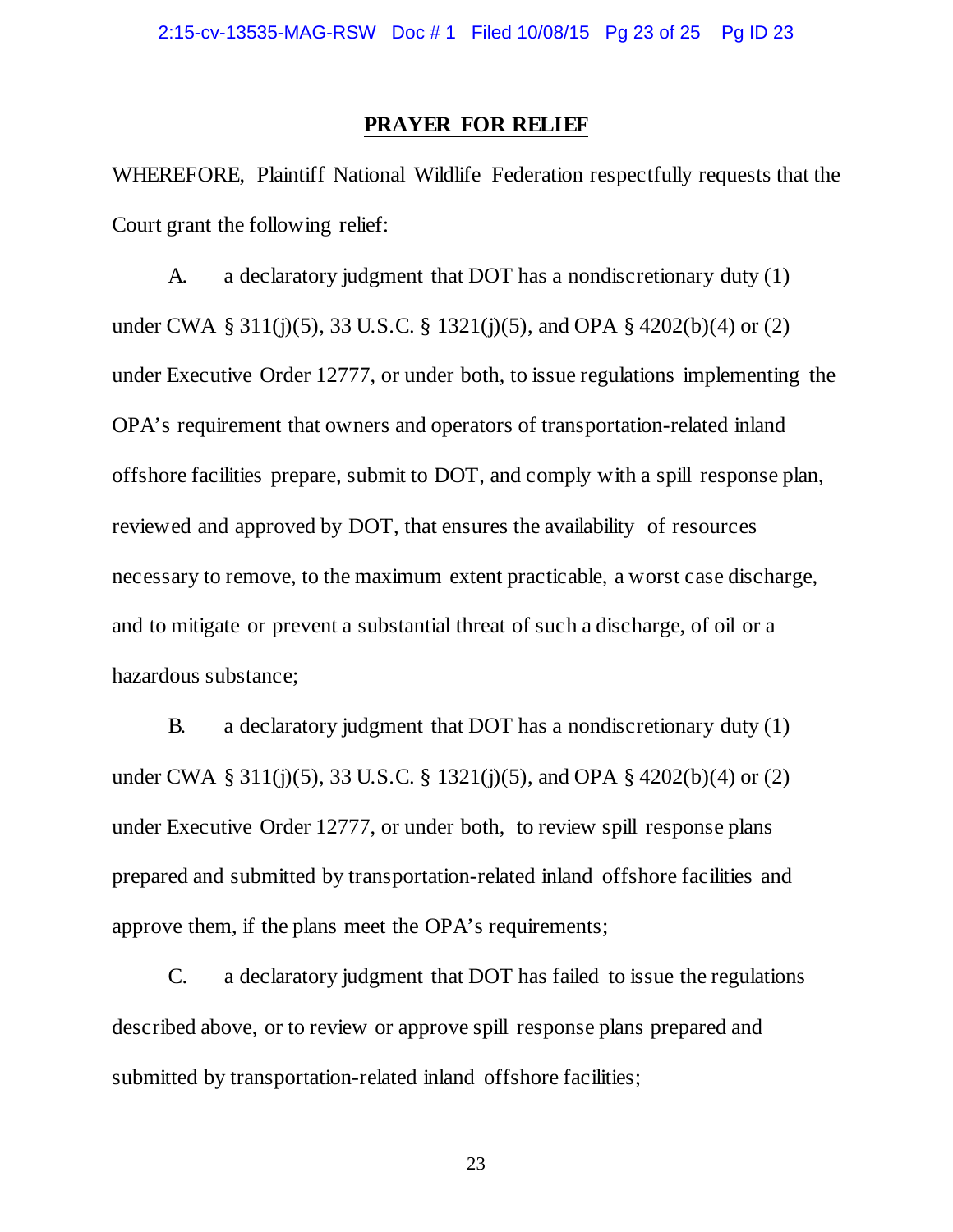### 2:15-cv-13535-MAG-RSW Doc # 1 Filed 10/08/15 Pg 24 of 25 Pg ID 24

D. a declaratory judgment that DOT's continuing failure to issue the regulations described above, and review and approve spill response plans prepared and submitted by transportation-related inland offshore facilities, if they meet the OPA's requirements, constitutes a violation of DOT's nondiscretionary duties;

E. a declaratory judgment that DOT's violation of its nondiscretionary duties described above constitutes agency action unlawfully withheld or unreasonably delayed;

F. an injunction compelling DOT to carry out its nondiscretionary duties described above;

G. an order setting a schedule for submission, review, and approval of oil spill response plans for transportation-related inland offshore facilities;

H. an order retaining jurisdiction to ensure that DOT issues the regulations described above and complies with the schedule ordered by this Court;

I. an order granting NWF costs of litigation (including reasonable attorney and expert witness fees) incurred in prosecuting this action, pursuant to the Equal Access to Justice Act, 28 U.S.C. § 2412; and

J. such other relief as this Court determines just and appropriate.